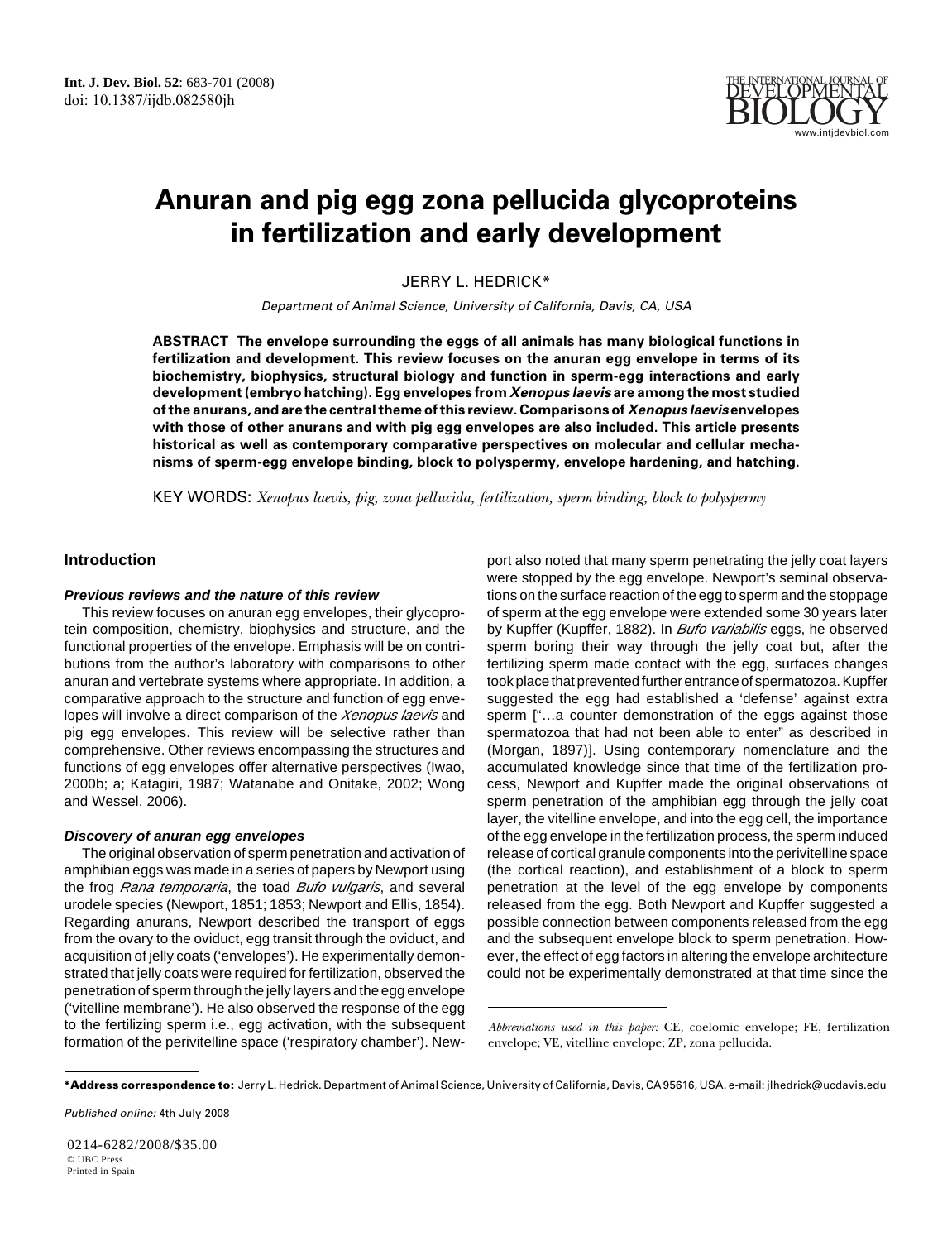architectural changes in the egg cortex and envelope induced by the fertilizing sperm were beyond the resolution limits of microscopes of-the-time and histochemistry was in its infancy in the mid 19<sup>th</sup> century (Pearse, 1968). Refinement and extension of these original observations had to await the invention of the electron microscope and its biological application to gametes and fertilization in the mid  $20<sup>th</sup>$  century (Austin, 1968).

## *Nomenclature*

Egg envelopes were independently observed by microscopists studying eggs from various species. Accordingly, different names were given to the same or related egg and embryo structures e.g., vitelline membrane for echinoderms, chorion for fish, zona radiata for amphibians, and zona pellucida for mammals (Anderson, 1974; Dumont and Brummett, 1985). We now know that these variously named extracellular structures play similar roles in fertilization and developmental processes and are composed of related and evolutionarily conserved glycoproteins. In this review, the term egg envelope, as previously used by others, will be used to describe the glycoproteinaceous extracellular matrix structure immediately adjacent to the egg membrane, (Anderson, 1974; Dumont and Brummett, 1985). From transmission and scanning electron microscopy studies, four forms of anuran egg envelopes were recognized, distinguishable by differences in their fine structures (for reviews see (Hedrick and Nishihara, 1991; Larabell and Chandler, 1989)).

Egg envelope biosynthesis begins early in oogenesis and is first visible at Stage II, appearing as unconnected patches of filamentous material accumulating between the oocyte plasma membrane and cumulus cells (Dumont, 1972). Glycoproteins continue to be deposited on the outer surface of the oocyte membrane until the patches coalesce, and at Stage IV, a fully assembled filamentous envelope can be observed, although permeated by villar processes from the cumulus cells and the oocyte. The egg envelopes isolated from ovarian oocytes are named ovarian envelopes or OEs. Prior to ovulation, the villar processes retract from the envelope, thereby giving the ovulated egg envelope a largely filamentous extracellular matrix and acellular fine structure. Eggs can be recovered from the body cavity or coelom of a female whose oviducts have been ligated (Hedrick and Hardy, 1991). Body cavity eggs cannot be fertilized as originally observed by Newport. Envelopes isolated from body cavity eggs are named coelomic envelopes or CEs. Body cavity eggs are swept into the oviduct by ciliary action, coated with jelly coat layers as eggs traverse the oviduct, stored in the ovisac for short periods and eventually spawned or oviposited. Jellied eggs can also be collected by physical manipulation of the gravid female. Oviposited eggs are fertilizable. Envelopes recovered after dejellying such eggs are named vitelline envelopes or VEs. Envelopes isolated after dejellying fertilized (or artificially activated) eggs and embryos are named fertilization envelopes or FEs. The fertilized egg cannot be 're-fertilized' by sperm. The FE has an outer amorphous layer termed the fertilization layer or F layer and a filamentous 'VE-like' component termed the VE\*. A thin, smooth layer of material in the perivitelline space separate from the FE was observed after fertilization using quick-freeze, deep-etch TEM analysis (Larabell and Chandler, 1988). However, its presence has not been confirmed by other methods nor has it been investigated further. In this review, I will focus on the

# TABLE 1

#### **ZP GLYCOPROTEINS IN THE** *X. LAEVIS* **VE**

| ZP glycoprotein              | <b>Apparent MW</b> | Polypep. MW       | <b>Wt.</b> % | Mol % | N-Glycos. Sites |
|------------------------------|--------------------|-------------------|--------------|-------|-----------------|
| <b>ZPB</b>                   | 37K                | 36K               | 39           | 42    | 0               |
| <b>ZPC</b>                   | 41K                | 36K               | 43           | 47    | 2               |
| <b>ZPA</b>                   | $64K + 69K$        | 53K               | 4.5          | 3     | 4               |
| <b>ZPD</b>                   | 80K                | 32K               | ا>           | < 1   | 8               |
| <b>ZPX</b><br>ZPY<br>(ZPZ ?) | 112-120K           | 83K<br>78K<br>75K | (13)         | (7)   | 14<br>16<br>2   |

CE, VE, and FE, their structures, glycoprotein compositions, and functions in fertilization and development.

Unfortunately, the nomenclature used to describe egg envelope glycoproteins is varied, confusing, and badly in need of unification. Investigators within the research areas of reproductive and gamete biology are frequently confounded by this problem and those outside these areas of research are perhaps discouraged, if not dissociated, from reading relevant publications. However, nomenclature problems in science are historically common. Envelope macromolecules separated by SDS-PAGE were initially named according to the relative order of their SDS-PAGE electrophoretic mobilities, e.g., 1, 2, 3 or by their apparent molecular weights e.g., 55K, 65K. Currently, envelope macromolecules are agreed to be glycoproteins and are referred to as ZP glycoproteins without regard to the species from which the egg envelope was isolated. Regrettably, the nomenclature problem was not assisted by the initial success in cDNA cloning of ZP glycoproteins. The names initially used were specific to mouse envelope glycoproteins and were not comparable with envelope glycoproteins from different species. A universal nomenclature for ZP glycoproteins was proposed by Harris *et al.* (Harris *et al.*, 1994). This was the first report to clone three ZP glycoprotein cDNAs from single organisms and to compare homologous ZP glycoprotein sequences in ten species. They proposed that the three ZP glycoproteins be named according to the size of the cDNAs with ZPA being the largest and ZPC the smallest. The biochemical or glycoprotein nomenclature problem has been further confused by gene nomenclature. Genes for the ZP glycoproteins have been named by individuals and committees apparently without regard to precedence, to contemporary and historical use, to names used in disciplines other than genetics e.g., gamete biology, biochemistry, or cell biology, and without sufficient regard to evolutionary relations i.e., not all ZP glycoprotein genes are present in humans or mice. A nomenclature based solely on human or mouse genes will necessarily be inadequate. Acknowledgement of the inadequacy of a ZP glycoprotein and gene nomenclatures and published appeals for a uniform nomenclature from researchers has often been made since the 1994 report of Harris *et al.* (Conner *et al.*, 2005; Hedrick, 1996; Hughes, 2007; Spargo and Hope, 2003) However, since a nomenclature committee has not been formed by internationally recognized professional societies acting individually or collaboratively (as was done for instance in the case of chemical and biochemical nomenclatures), by journal editors collectively addressing the problem, or by investigators agreeing amongst themselves, the ZP glycoprotein nomenclature problem will remain troublesome. For this review, due to the discovery of larger and smaller ZP cDNAs, the author has slightly modified the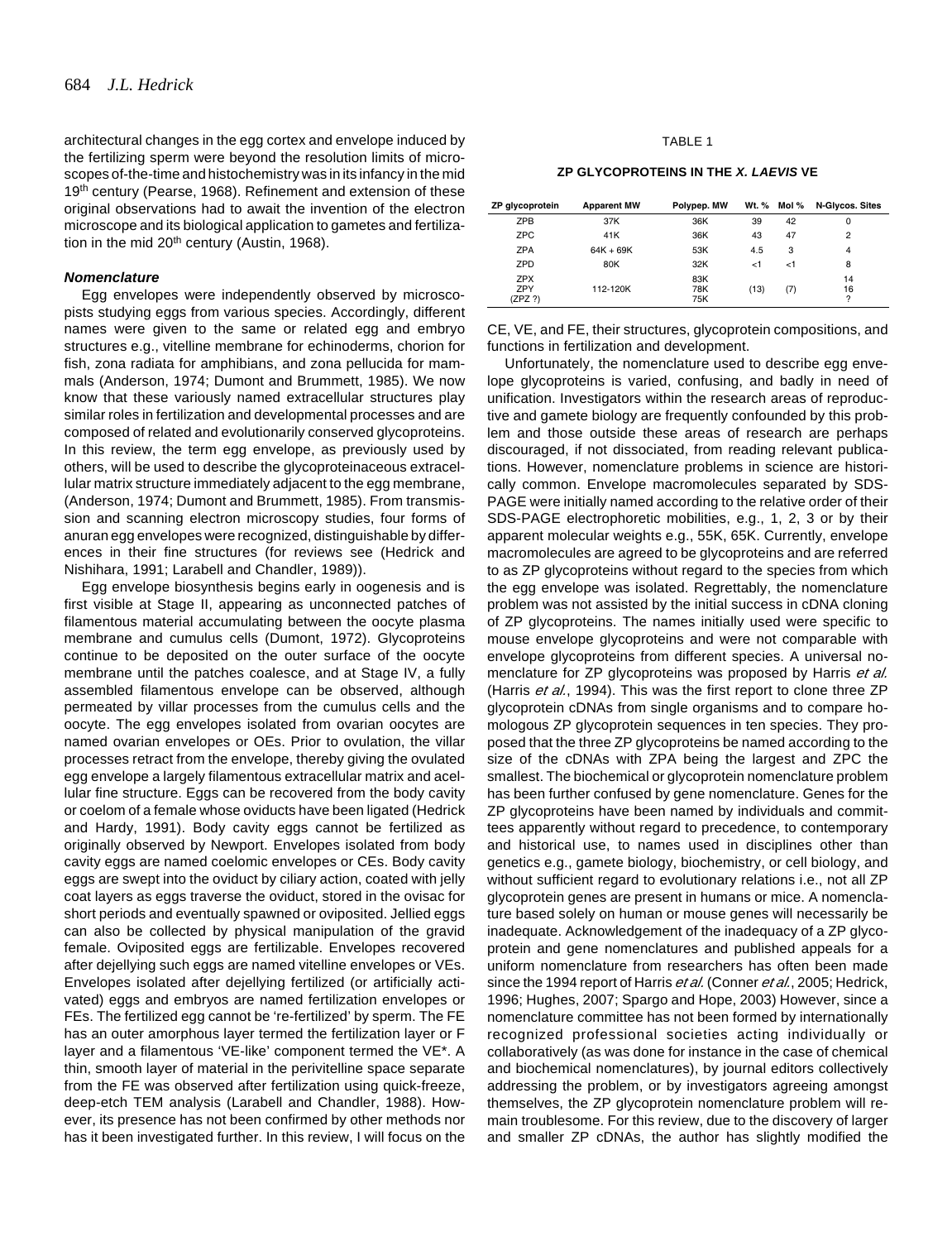original proposal of Harris *et al.,* that ZP glycoproteins be named according to the sizes of their cDNAs. The alphabet has been considered circular rather linear, i.e., the last letter z has been placed next to first letter a thereby forming a circular arrangement of contiguous letters rather than a linear one. Accordingly, ZP glycoproteins with cDNAs increasingly larger than ZPA can be designated with increasing sizes as ZPZ, ZPY, ZPX, etc. and those with cDNAs smaller that ZPC can be designated with decreasing sizes as ZPD, ZPE, etc. A table equating the ZP glycoprotein nomenclature of Harris *et al.,* with some ZP glycoprotein names has been published (Harris *et al.*, 1994; Hedrick, 1996).

# **The ZP glycoprotein composition of anuran egg envelopes**

## *Isolation and biochemical composition*

The VE and FE from *X. laevis* eggs were the first envelopes isolated from any animal eggs (Wolf *et al.*, 1976; Wyrick *et al.*, 1974a). The *X. laevis* envelope isolation procedure employed classical or traditional subcellular fractionation methods, involving solubilization of the egg jelly by disulfide bond reduction, gentle homogenization of the dejellied eggs leaving the envelopes largely intact, sieving with small pore screens, and centrifugation procedures to separate and wash the envelopes from particulate and soluble cellular components (Hedrick and Hardy, 1991; Wolf *et al.*, 1976). A major particulate contaminate, yolk granules, were solubilized using concentrated salt solutions followed by centrifugation to recover and wash the envelopes (Lindsay and Hedrick, 1989). The isolated envelopes retained their *in situ* fine structures. In the case of the VE, approximately 1 mg/1,000 eggs of envelope glycoprotein was obtained with a 9:1 weight ratio of protein to carbohydrate. For FE, approximately 1.3 mg/1,000 eggs of envelope glycoprotein was obtained with an 8:1 ratio of protein to carbohydrate. The F layer was readily removed from the FE by differential solubilization using Gal and EDTA which dissociated the lectin-ligand components of the F layer. The particulate FE envelope component, VE\*, was recovered by centrifugation. Individual envelope ZP glycoproteins were separated and purified by preparative SDS-PAGE (Gerton *et al.*, 1982). Envelopes from other anuran eggs have been isolated and characterized (Barisone *et al.*, 2002; Caputo *et al.*, 2005; Peavy and Carroll, 1993; Takamune *et al.*, 1987), as well as the CE obtained from body cavity eggs after oviduct ligation (Grey *et al.*, 1977). The methods used for *X. laevis* envelope preparation were applied in principle to isolation of the ZP from pig eggs (Dunbar *et al.*, 1980). The biochemical composition of the envelopes was

determined by SDS-PAGE. Most of the SDS-PAGE separated envelope macromolecules were shown to be glycoproteins based on staining methods and chemical analysis of isolated ZP glycoproteins. Molecular weight changes in ZPC when the CE is converted to the VE (Gerton and Hedrick, 1986a), in ZPA when the VE is converted to the FE (Gerton and Hedrick, 1986b), and the addition of the F layer (cortical granule lectin and jelly coat ligand) to the VE component of the FE (VE\*) were detected using gel electrophoresis methods. The current composition of *X. laevis* egg envelopes is noted in Table 1. Most of these glycoproteins have homologues in other anuran egg envelopes, although differing in molecular weights due to different amino acid sequences and due to the extent, type and structures of glycans.

## *cDNA* **cloning and protein domains**

The cDNAs from six *X. laevis* envelope glycoproteins have been cloned (Table 2). The ZPD glycoprotein has been found in birds (Okumura *et al.*, 2004). The gp112-120 region of an SDS-PAGE gel contains glycoproteins that are difficult to resolve. Deglycosylation of isolated glycoproteins from this region yielded three distinct protein bands with MWs of 83K, 78K, and 75K, suggesting the presence of three different glycoproteins. ZPX (ZPAX) is one member of this group (83K). It is sequence related to ZPA and ZPB glycoproteins (Lindsay *et al.*, 2001). ZPX has been found in fish (Kanamori, 2000). Another glycoprotein, designated ZPY, has been preliminary investigated. One other possible glycoprotein in this same region has yet to be investigated (ZPZ?). The protein moieties of ZP glycoproteins are evolutionarily conserved. ZPA, ZPB, and ZPC glycoproteins are homologues with egg envelope ZP glycoproteins from fish to mammals. ZP cDNA sequences from many organisms have been analyzed, compared, and evolutionary relations determined (Spargo and Hope, 2003). It is beyond the scope of this review to discuss evolutionary aspects of ZP glycoproteins and the structures of ZP genes.

ZP glycoproteins possess conserved domains which relate to their cellular processing and extracellular functions (Fig. 1). ZP glycoproteins are biosynthesized via the endoplasmic reticulum and the Golgi and extracellularly secreted by insertion in the plasma membrane with subsequent proteolytic processing. Accordingly, the protein moieties of ZP glycoproteins contain signal sequences, transmembrane domains, furin cleavage sites, and are glycosylated. ZPB glycoproteins contain a trefoil or P-type domain. Trefoil domains (at least 268 domains in 166 proteins) are composed of 45 amino acid residues with 3 disulfide bonds and are found in secreted eukaryotic proteins. The function of the domain is unknown. All ZP glycoproteins contain ZP domains

### TABLE 2

#### **CLONED ZP GLYCOPROTEINS IN ANURANS**

|                |            | <b>Accession Number</b> |            |                       |            |                      |
|----------------|------------|-------------------------|------------|-----------------------|------------|----------------------|
| <b>Species</b> | <b>ZPA</b> | <b>ZPX</b>              | <b>ZPB</b> | <b>ZPC</b>            | <b>ZPD</b> | <b>ZPY</b>           |
|                |            |                         |            |                       |            |                      |
| X. laevis      | AF038151   | AF225906                | XLU44950   | XLU44952 NM 001087917 | U44949     | AY937405<br>AY937406 |
| X. tropicalis  | AY079191   | AY079195                | AY079192   | AY079193              | NM 203521  |                      |
| D. pictus      | AAK84067   |                         |            |                       |            |                      |
| B. arenarum    | DQ394072   |                         | DQ403815   | AY185123              |            |                      |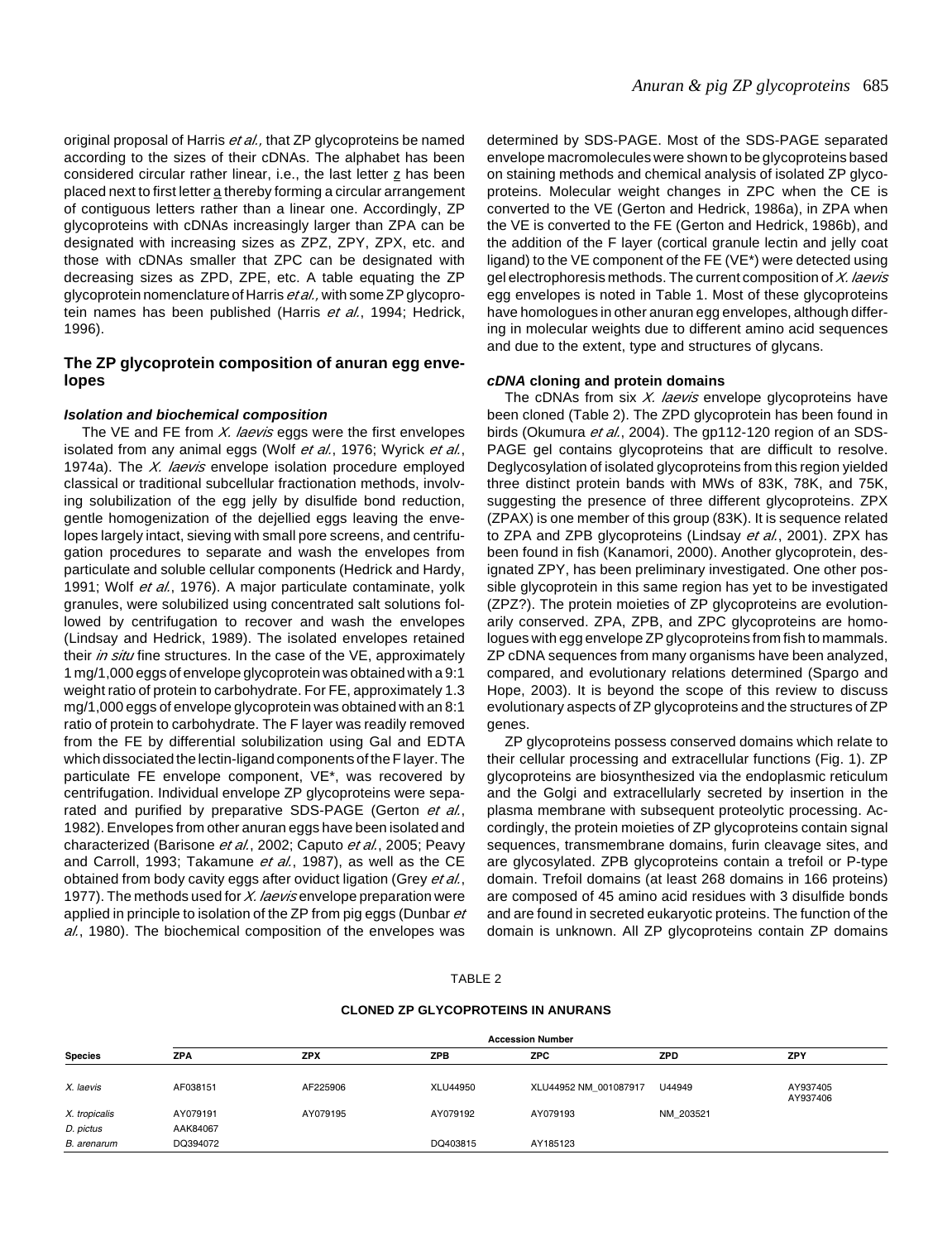located close to the C-terminus. ZP domains (at least 690 domains in 683 proteins) are broadly distributed in extracellular proteins and glycoproteins from nematodes to mammals. It was first suggested for tectorins that the ZP domain may function as a conserved binding module for protein polymerization and formation of filaments (Killick *et al.*, 1995; Legan *et al.*, 1997). Experimental evidence for this domain polymerization function was established for ZP glycoprotein filament formation (Jovine *et al.*, 2002). Sequence analysis of ZP domains suggested the presence of two regions in the ZP domain, the N- and C-subdomains (ZP-N and ZP-C). The ZP-N subdomain was proposed as mainly responsible for the heteropolymerization of ZP glycoproteins and formation of envelope filaments (for reviews, see (Jovine *et al.*, 2005; Monne *et al.*, 2006)). From sequence analysis, the Nterminal region of ZP glycoproteins were proposed to have conserved residues related to the ZP-N subdomain of the ZP domain (Callebaut *et al.*, 2007). These ZP-N subdomains were present in single or multiple copies in various ZP glycoproteins. It was speculated the N-terminal region subdomains might be involved in the ZP glycoprotein heteropolymerization process and in the biological roles of ZP glycoproteins. Experimental evidence supporting this speculation has yet to be published.

#### *Oligosaccharides*

The N-linked oligosaccharide moieties of VE ZP glycoproteins were composed of high mannose (Man5-9) and mostly neutral bi- , tri- and tetra-antennary complex glycans (Vo *et al.*, 2003). The glycans were primarily derived from ZPC. As will be discussed later, one of the neutral complex glycans of ZPC was involved in sperm binding. ZPA N-linked glycans were of the high mannose and acidic complex types. ZPB had no N-linked glycans, consistent with the lack of N-glycosylation sites in the ZPB protein moiety. ZPX possessed only high mannose N-linked glycans. Due to the small amount of ZPD that can be isolated, its glycans have not been investigated. A single O-linked trisaccharide structure was found by analysis of VE, VE\* (derived from FE), ZPB, ZPC and ZPC\* isolated from the VE\*, namely GalNAc-β-Gal-β-GalNAc. This O-linked oligosaccharide structure apparently does not play any functional role in sperm binding to the VE, block to polyspermy, or hardening of the FE. The location of N-linked

#### TABLE 3

#### **BIOPHYSICAL PROPERTIES OF** *X. LAEVIS* **ENVELOPES REFLEC-TIVE OF CONFORMATIONAL DIFFERENCES IN ZP GLYCOPRO-TEINS1**

|                                           | СE | VE        | FE.   |
|-------------------------------------------|----|-----------|-------|
| Accessibility of Tyr Residues             |    |           |       |
| Binding                                   |    |           |       |
| Hydrophobic $-$ ANS <sup>2</sup> Affinity |    | 0.14      | 0.086 |
| - ANS Stoichiometry                       | 1  | 1.2       | 1.5   |
| Ferritin Stoichiometry <sup>3</sup>       | 1  | 0.21      | 0.15  |
| Symmetry - F layer                        | ?  | $\ddot{}$ |       |
| Deformability <sup>4</sup>                |    | 1.9       | 0.11  |
| Melting Temperature <sup>5</sup>          |    | 42        | 56    |
| Sensitivity - Trypsin Proteolysis         | ?  | $\ddot{}$ |       |

Abbreviations: CE, coelomic envelope; FE, fertilization envelope; VE, vitelline envelope. 1. Table adapted from (Hedrick and Nishihara, 1991). Numerical values are expressed relative to those of CE except for melting temperatures. 2. ANS = aminonaphthalenesulfonic acid. ANS relative affinities are based on  $K_A$  values. 3. Based on  $\mu$ g ferritin bound/mg of envelope protein. 4. Measured units =  $\mu$ m/10<sup>2</sup>dynes/cm<sup>2</sup>. 5. Measured units = °C.

glycans and N sequons in the *X. laevis* ZP glycoproteins is shown in Fig. 1.

## *Site of biosynthesis*

Based on immunocytochemical localization studies using antibodies against the VE, ZPC, and ZPA, the oocyte is apparently the site of ZP glycoprotein biosynthesis (Yamaguchi *et al.*, 1989). In addition, Northern blotting and *in situ* hybridization experiments performed with cDNAs from ZPA, ZPB, ZPC, and ZPX identified the oocyte as the biosynthetic site of ZP glycoproteins (Kubo *et al.*, 1997; Kubo *et al.*, 2000; Lindsay *et al.*, 2001; Tian *et al.*, 1996; Yang and Hedrick, 1997).

## **Biophysics of anuran egg envelopes**

## *Glycoprotein constituents interact to form the egg envelope via non-covalent bonds*

Isolated envelopes are physically stable and do not readily dissolve in aqueous media under conditions simulating that found in the frog's spawning environment e.g., conditions such as pH, salt concentrations, ions present, temperature. Each envelope form however, had different solubility properties (Bakos *et al.*, 1990a; Wolf *et al.*, 1976). In general, the VE was more easily dissolved than the FE. For instance, the VE dissolved slowly in water or solutions buffered near pH 7 or in 0.045 M mercaptoethanol solutions, pH 8, or moderate temperatures e.g., 42°C. The FE did not dissolve under these conditions, but could be dissolved in aqueous solutions containing detergents e.g., SDS, denaturants such as guanidine hydrochloride or urea, at higher temperatures e.g.,  $56^{\circ}$ C, and extremes of pH such as 0.1 M NaOH. In general, solubility was increased with an increase in pH and temperature and decreased with ionic strength. These solubility conditions are compatible with the disruption of non-covalent interactions between the ZP glycoproteins, and therefore, the structural integrity of the egg envelope is dependent on noncovalent interactions. The dissolution process, in contrast to the dissociation process caused by chaotropic agents, produced soluble aggregates of ZP glycoproteins with MWs of greater than 106 (Nishihara *et al.*, 1983). The conformations of glycoproteins in the soluble aggregate form of the envelope are like that of the intact envelope, as will be discussed later. The envelope ZP glycoproteins can be dissociated into separate macromolecues by disruption of intermolecular non-covalent interactions with chaotropic agents. Reduction of intramolecular disulfide bonds in ZP glycoproteins assists the process of dissociation, but is not required (there are no intermolecular disulfide bonds). The biophysics of envelope behavior is that of a *"unified polycomponent system in which the states of all elements (*glycoproteins*) is mutually connected"* (Bakos *et al.*, 1990a). Thus, interaction of individual ZP glycoproteins to form aggregates, assembly of macromolecular aggregates into higher order structures such as filaments, and organization of filaments into the overall architecture of the envelope are due to non-covalent interactions.

# *ZP glycoproteins have different conformations in CE, VE, and FE*

Although all envelope forms can be characterized in common as polycomponent interacting systems, they have distinctly different physicochemical properties. This is perhaps most readily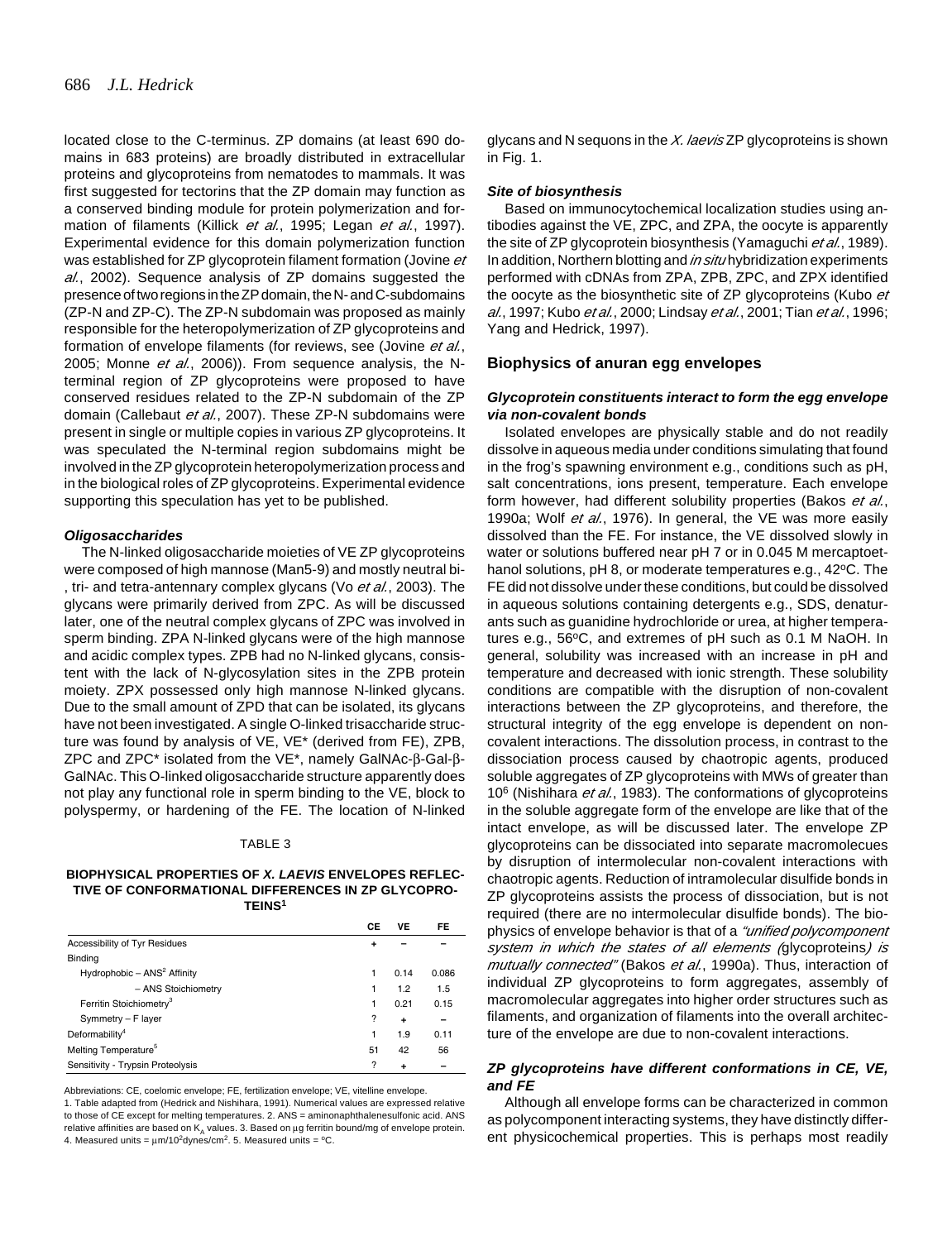demonstrated by the distinct morphological forms of envelopes as visualized with transmission and scanning electron microscopy [X. laevis (Hedrick and Nishihara, 1991; Larabell and Chandler, 1989); *L. laevis* (Peavy and Carroll, 1993); *B. arenarum* (Mariano and Cabada, 1978; Mariano *et al.*, 1984); *B. japoncius* (Katagiri *et al.*, 1982); *D. pictus* (Campanella *et al.*, 1992; Caputo *et al.*, 2001); *R. japonica* (Yoshizaki and Katagiri, 1981)]. The ZP glycoproteins are organized into filaments and filament arrangements are distinguishable in the CE, VE, and FE. These envelope macrostructures visualized by electron microscopy likely reflect differences in the conformations of the constituent ZP glycoproteins. Conformational differences were first observed in radioiodination studies of envelopes where the preglycoprotein form of ZPC (gp43) was labeled in the CE but was not labeled in VE (Nishihara *et al.*, 1983). After dissociation of the VE with detergents or chaotropic agents, ZPC was readily labeled. This result was interpreted as reflecting glycoprotein conformational differences in different forms of the envelopes. As will be discussed later, these ZPC conformation differences are also reflected in ZPC ligand functions for sperm binding.

Additional studies of the physical properties of the envelopes

supported this interpretation (Table 3) (Bakos *et al.*, 1990a). The temperature dependent solubilization curves of CE, VE, and FE were steeply sigmoidal, symmetrical, and possessed a single inflection point, defined as  $T_m$  (the temperature at which the transition from the solid to solution state was 50% complete). Thus, the transition from the insoluble to the soluble state is a highly cooperative one regarding interaction of the component glycoproteins. The CE had more exposed hydrophobic sites that the VE and FE from its greater binding of the hydrophobic dye, 1-anilino-8-naphthalenesulfonic acid. The CE also had a greater exposure of ferritin binding sites than the VE or FE. Deformability or flexibility measurements established that the FE was 9-16 times stiffer or less flexible to deformation than the CE or VE. The greater stiffness of the FE relative to the VE is in conformity with the concept of envelope hardening at fertilization. Taken together, these results support the interpretation that ZP glycoproteins have substantially different conformations in the three envelope forms.

## *Biophysical changes in envelopes are caused by proteases and a glycanase*

Reduction in the molecular weight of ZPC (preglycoprotein to glycoprotein) when the egg traverses the oviduct and undergoes the CE to VE conversion was first observed in *X. laevis* (Gerton and Hedrick, 1986a). This change was shown to be due to hydrolysis of an Arg peptide bond in the Nterminal region of ZPC caused by a secreted serine active site protease from the pars recta region of the oviduct, named oviductin (EC 3.4.21.120). In a series of papers, the enzyme was shown to be secreted by the oviduct, was biochemically isolated and characterized as a glycoprotein, was characterized as a Ser active site protease and its peptide

bond specificity determined, was demonstrated to hydrolyze ZPC and caused the conversion of CE to VE, and was cloned (Bakos *et al.*, 1990b; Hardy and Hedrick, 1992; Lindsay *et al.*, 1999a). Oviductin is biosynthesized as a mosaic protease with two Ser active-site protease domains and 3 CUB domains (Fig. 2). The first observation of a trypsin-like activity in a pars recta oviduct extract was from *B. arenarum* (Miceli *et al.*, 1978). Trypsin inhibitors and ConA inhibited the action of a pars recta extract on *B. arenarum* eggs (Raisman *et al.*, 1977). These observations were likely due to a *B. arenarum* oviductin, although oviductin has not yet been isolated to homogeneity from this species. On the other hand, oviductin has also been isolated and cloned from *B. japonicas* and shown to be homologous with the *X. laevis* enzyme (Hiyoshi *et al.*, 2002; Takamune and Katagiri, 1987). Using heterologous combinations of pars recta oviduct extracts containing oviductin enzymes, and CEs containing ZPC preglycoprotein substrates, the potential species specificity of the proteolytic process was tested (Takamune *et al.*, 1987). The oviductin proteolytic activity was not species specific, as the *B. japonicus* enzyme specifically hydrolyzed *X. laevis* ZPC preglycoprotein, and vice versa. This lack of species specificity at the enzyme-



**Fig. 1. ZP Glycoprotein Domains.** The domain widths are approximately to scale with the amino acid sequence lengths. Abbreviations are xl, X. laevis; ss, Sous scrofa.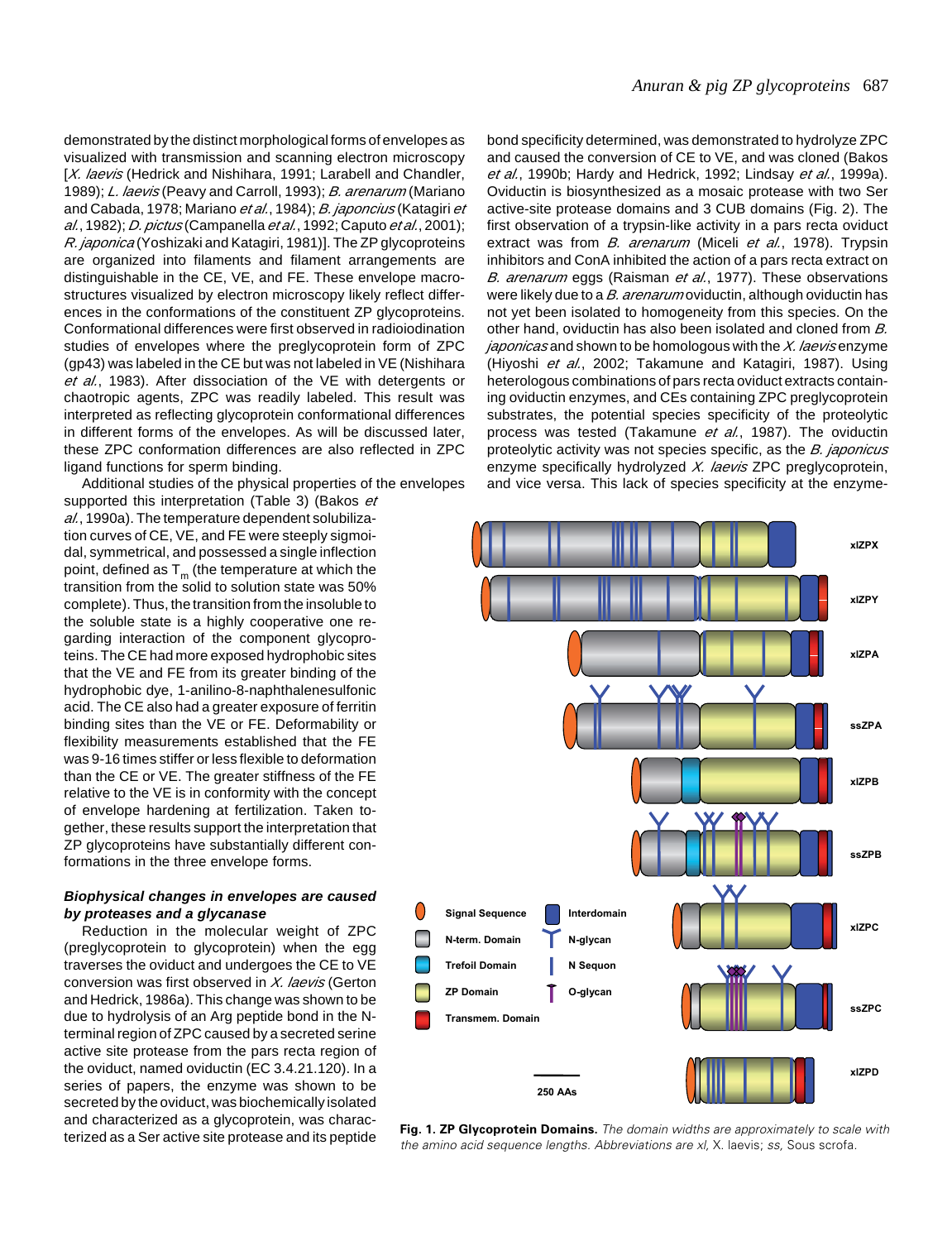substrate level was not surprising since the limited hydrolysis of only a single type of peptide bond (Arg) in the N-terminal domain is involved in this reaction and the enzymes and the substrates are homologous in structure. However, treatment of *B. japonicus* coelomic eggs with *X. laevis* pars recta extracts did not render eggs fertilizable with *B. japonicus* sperm, whereas treatment with *B. japonicus* extract rendered eggs fertilizable. Thus, oviductin and the ZPC preglycoproteins in these species were evolutionarily conserved and ZPC preglycoprotein hydrolysis is apparently essential, but not sufficient for making eggs fertilizable. Perhaps other fertilization important factors, such as jelly glycoproteins or other oviductal secretions, were missing (Miceli *et al.*, 1987). Similar experiments were performed with coelomic eggs and pars recta extracts from *B. arenarum* and *L. chaquenis* (Whitacre *et al.*, 1996). Treatment of eggs with heterologous extracts did not result in fertilizable eggs. In this case, the authors believed that the proteases and proteolytic activities in the pars recta extracts were not evolutionarily conserved. However, proteolysis of the ZPC preglycoprotein was not determined. It has been observed that pancreatic trypsin, a general protease with peptide bond specificity for Arg and Lys residues, mimicked the action of oviductin on coelomic eggs. Trypsin and clostripain specifically hydrolyzed only ZPC preglycoprotein and rendered coelomic eggs fertilizable (Hardy and Hedrick, 1992; Llanos *et al.*, 2006). The suggestion was made that oviductin processing of ZPC occurs at both the N-



**Fig. 2. ZP Proteases – Domain Structures.** The domain widths are approximately to scale with the amino acid sequence lengths. The processed protease is delimited by the arrowheads.

and C-terminal ends of the glycoproteins, as the Gly-Ser-Arg cleavage site for specific hydrolysis is present at both  $Arg_{61}$  and Arg<sub>373</sub> (Kubo *et al.*, 1999). The molecular and biological significance of processing at the C-terminus is unknown.

As will be discussed later, *X. laevis* ZPC is the key envelope glycoprotein that functions as a ligand for sperm binding to the egg envelope (Vo and Hedrick, 2000). Although ZPC preglycoprotein is present in the CE form of the egg envelope, ligand sites are conformationally unavailable to the sperm surface, and hence, sperm do not bind to the coelomic egg. The specific hydrolysis of ZPC preglycoprotein by oviductin causes conformational changes in the ZPC glycoprotein resulting in the exposure of sperm binding sites in the egg envelope. Thus, biophysical changes in the egg envelope and conversion of the CE to the VE as the egg traverses the oviduct are caused by the limited proteolysis of ZPC by oviductin.

It was first observed in *X. laevis* that a reduction in the molecular weight of an envelope glycoprotein occurred when the VE was converted to the FE (Gerton and Hedrick, 1986b). Two glycoproteins decreased in MWs (69K, 64K **->** 66K, 61K) due to limited proteolysis. The 69K and 64K components (ZPA) were shown to be isomers due to different glycosylation states of the same protein backbone. Therefore proteolysis of a single peptide bond occurred in the two different isoforms. ZPA proteolysis occurs at Asp<sub>156</sub> and generates a 27 amino acid peptide that

remains disulfide bonded to the glycoprotein component (Tian *et al.*, 1999). Proteolytic activities released in the cortical reaction and separated by SDS-PAGE were associated with 30K and 45K proteins (Lindsay and Hedrick, 1989). The 45K protease has not been characterized. The 30K enzyme was isolated and shown to be chymotrypsin-like in its enzymatic properties and named ovochymase (Lindsay and Hedrick, 1995). More recently, a third protease was partially purified from cortical granule exudates, identified as a metalloprotease, and specifically hydrolyzed ZPA (Lindsay and Hedrick, 2004). The ZPA hydrolytic event is likely to be the triggering mechanism inducing global conformational changes of VE glycoproteins. Protease associated changes in ZP glycoproteins (ZPA?) of the *B. arenarum* VE have been reported (Oterino *et al.*, 2006).

N-acetyl-β-D-glucosaminidase activity contained in cortical granules was first described in *X. laevis* eggs (Greve *et al.*, 1985). The glucosaminidase activity was released into the perivitelline space in the cortical reaction. Treatment of oviposited eggs with glucosaminidase activity rendered eggs unfertilizable. More recently, glucosaminidase released in the egg cortical reaction was shown to hydrolyze a specific ZPC oligosaccharide moiety (Vo *et al.*, 2003). Hydrolysis of a specific ZPC non-reducing terminal N-acetyl glucosamine residue destroyed the sperm ligand activity of ZPC as will be discussed later. However, it is not known if this specific and limited glycan hydrolysis contributes to the biophysical changes in the egg envelope when the VE is converted to the FE.

Conversion of the VE to the FE was originally identified by the appearance of a new layer on the outer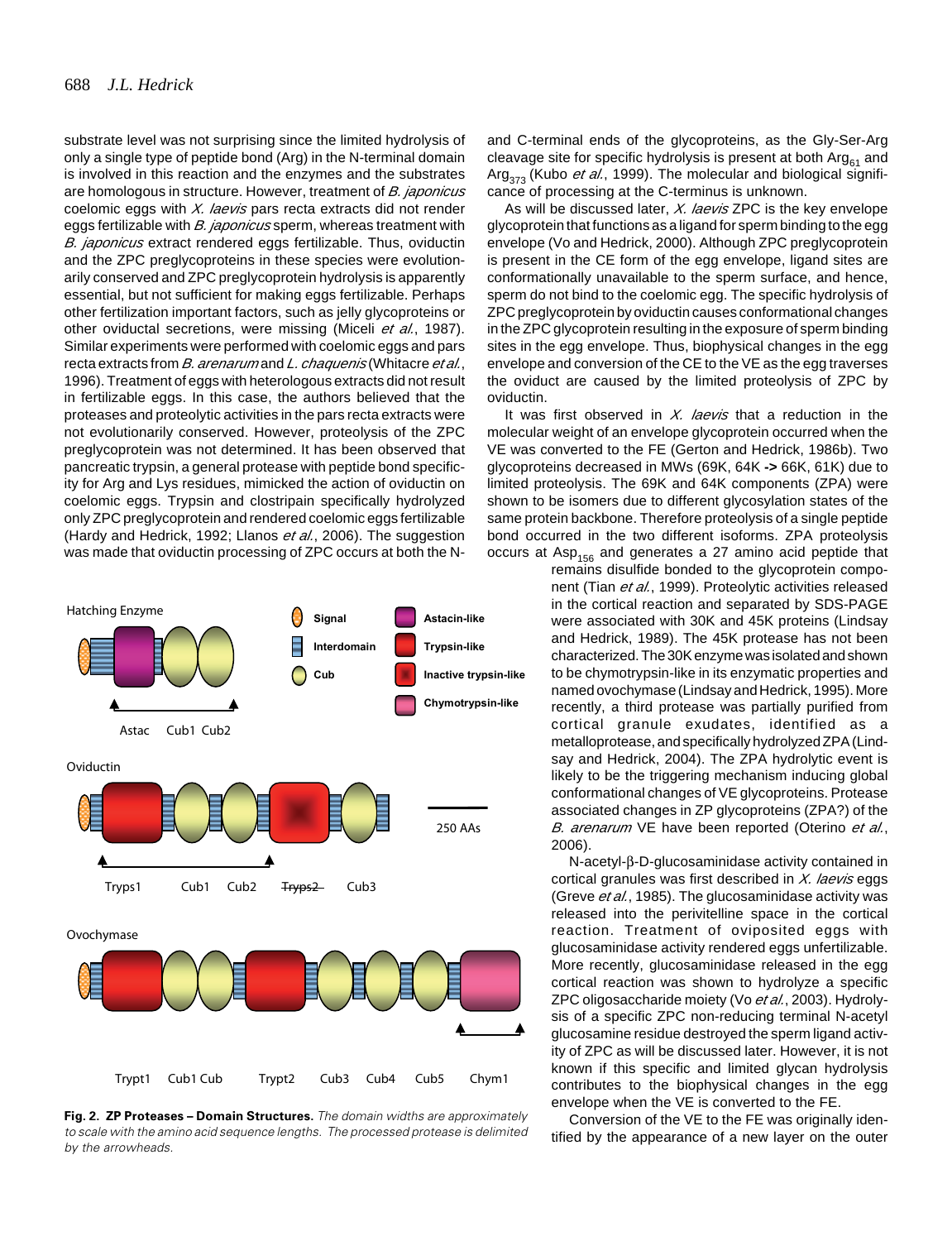aspect of the egg envelope, termed the fertilization or F layer (Grey *et al.*, 1972). The molecular basis for formation of the F layer was shown to be due to a  $Ca<sup>2+</sup>$  mediated binding of a cortical granule lectin to its ligand located in the innermost layer of the jelly coat, thereby forming a lectin-ligand heteropolymer (Wyrick *et al.*, 1974b). The F layer functions as a block to polyspermy. However, it is unknown if the presence of the F layer contributes to biophysical differences observed in VE and FE. The F layer can be dissolved and dissociated from the FE by galactose and/or EDTA and the resulting envelope component, VE\*, separated by centrifugation. In recombination experiments, binding of the lectin-ligand complex to the envelope surfaces was observed to be different in the VE versus VE\*. The F layer bound to both the inner and outer surface of the VE but bound only to the outer surface of the VE\*, its 'natural' location in the FE (Hedrick and Nishihara, 1991). Two possible explanations were proposed to explain this difference. 1) F layer binding to the inner and outer VE surfaces involved different ZP glycoproteins which were differentially distributed in the envelope. ZP glycoproteins on the innermost surface were modified or destroyed during the cortical reaction while those on the outermost surface were unchanged. 2) F layer binding to the VE surfaces involved a single glycoprotein equally distributed in the envelope. Binding to the F layer by glycoproteins on the outer surface protected them from modification by factors released in the cortical reaction. F layer binding to envelope components could also prevent localized or surface conformational changes in ZP glycoproteins, thereby protecting them from destruction by components released in the cortical reaction. Identification of the macromolecules involved in F layer-ZP glycoprotein binding remains unknown as does the mechanism of F layer binding to the VE, but it seems that the F layer does not substantially contribute to the biophysical differences observed in the envelope glycoproteins.

Thus, the biophysical changes in the VE and FE reflect conformational changes in ZP glycoproteins. These changes are induced by the limited proteolysis of ZPA caused by a cortical granule protease. Hydrolysis of N-acetyl glucosamine residues on ZPC oligosaccharides or formation of the F layer by a cortical granule lectin binding to a jelly coat ligand do not appear to be major contributors to the biophysical differences observed in the VE and FE.

# **Functions of anuran egg envelopes and structural correlates**

## *Sperm binding*

As stated earlier, Newport observed that eggs recovered from the coelom or body cavity of female frogs cannot be fertilized (Newport, 1851). In 1962, more than 100 years after Newport's observations, it was still uncertain as to the exact reasons for the lack of coelomic egg fertilizability, although attention had been focused on the oviductally secreted jelly coats and on changes in the egg itself (Rugh, 1962). We now know that egg jelly glycoproteins and chemical modifications of the envelope are required by sperm to bind and penetrate the VE and to fuse with the egg membrane. Although all the molecules involved in this process, and the molecular and cellular mechanisms of this jelly coat requirement have yet to be completely determined, it seems likely the jelly coat requirement relates to sperm capacitation and/or

induction of the acrosome reaction (Ueda *et al.*, 2002; Wolf and Hedrick, 1971; Yurewicz *et al.*, 1975).

Required changes in the egg envelope glycoproteins for fertilization and sperm binding are now defined. Sperm do not bind or penetrate the CE, readily bind to and penetrate the VE, and do not bind or penetrate the FE (Grey *et al.*, 1976; 1977). Changes in the egg envelope from a non-binding non-penetrable state, to a binding and penetrable state, and then to a non-binding and nonpenetrable state are caused by molecular modifications of ZP glycoproteins.

In the VE, using isolated *X. laevis* ZP glycoproteins and a direct sperm binding assay, the major glycoprotein functioning as a ligand for sperm surface receptors was ZPC (Vo and Hedrick, 2000). On a molar composition basis approximately, 85% of the ligand activity of the VE was associated with ZPC; ZPA possessed 6% of the ligand activity. However, ligand activity also involved a synergistic interaction between ZP glycoproteins as the sum of sperm binding to isolated individual glycoproteins was less than that of the solubilized VE. When ZPA, ZPB, and ZPC were proportionally combined, sperm binding was equal to that of the soluble VE whereas other combinations of ZP glycoproteins were less effective. In contrast, using isolated *X. laevis* ZP glycoproteins and an indirect or competitive assay for sperm binding, a major role for ZPA as the ligand for sperm binding was proposed by Tian *et al.* (Tian *et al.*, 1997). In *B. japonicus* and *B. arenarum*, ZPC was identified as the major envelope glycoprotein functioning as a ligand for sperm binding (Barisone *et al.*, 2007; Omata and Katagiri, 1996). In *D. pictus*, binding to a 75K VE glycoprotein, a presumed ZPC glycoprotein equivalent, was reported (Caputo *et al.*, 2005).

Although sperm do not bind to the isolated particulate CE or to the coelomic egg, sperm bind to the solubilized CE. The CE contains an 'immature form' or preglycoprotein form of ZPC (gp43) which is converted to a 'mature' form of ZPC (gp41) by the oviductal enzyme oviductin. Thus, proteolytic processing of ZPC unmasks existent ligand binding sites via conformational changes when the CE is converted to the VE in the oviduct (Vo and Hedrick, 2000). The complex N-linked glycans of ZPC are involved in sperm binding. One neutral bi-antennary complex N-glycan structure possessed a terminal β-N-acetylglucosamine residue. Removal of this hexoseamine residue resulted in a loss of sperm binding. Thus, sperm binding involves: 1) ZPC as the predominant ligand, 2) a synergistic interaction between ZPC and other ZP glycoproteins, 3) particular conformations of ZP glycoprotein complexes, and 4) ZPC N-linked complex glycans possessing terminal β-N-acetylglucosaminidase residues.

Sperm do not bind or penetrate the FE neither the F layer, or the inner egg-plasma-membrane facing surface of VE\* (Grey *et al.*, 1976). Presumably the outer surface ligands for sperm binding are not accessible due to the presence of the F layer or the ligands on the outer and inner surfaces have been chemically modified or a combination of these two possibilities as discussed earlier for F layer binding to VE and VE\*. ZPC (ZPC\*) isolated from FEs is not a ligand for sperm binding. Two enzyme catalyzed modifications of ZP glycoproteins are known to occur in the VE to FE transition. As mentioned previously, cortical granule β-Nacetylglucosaminidase is released in the cortical reaction and removes terminal β-N-acetylglucosamine residues from ZPC Nlinked glycans that are essential for sperm binding. It seems likely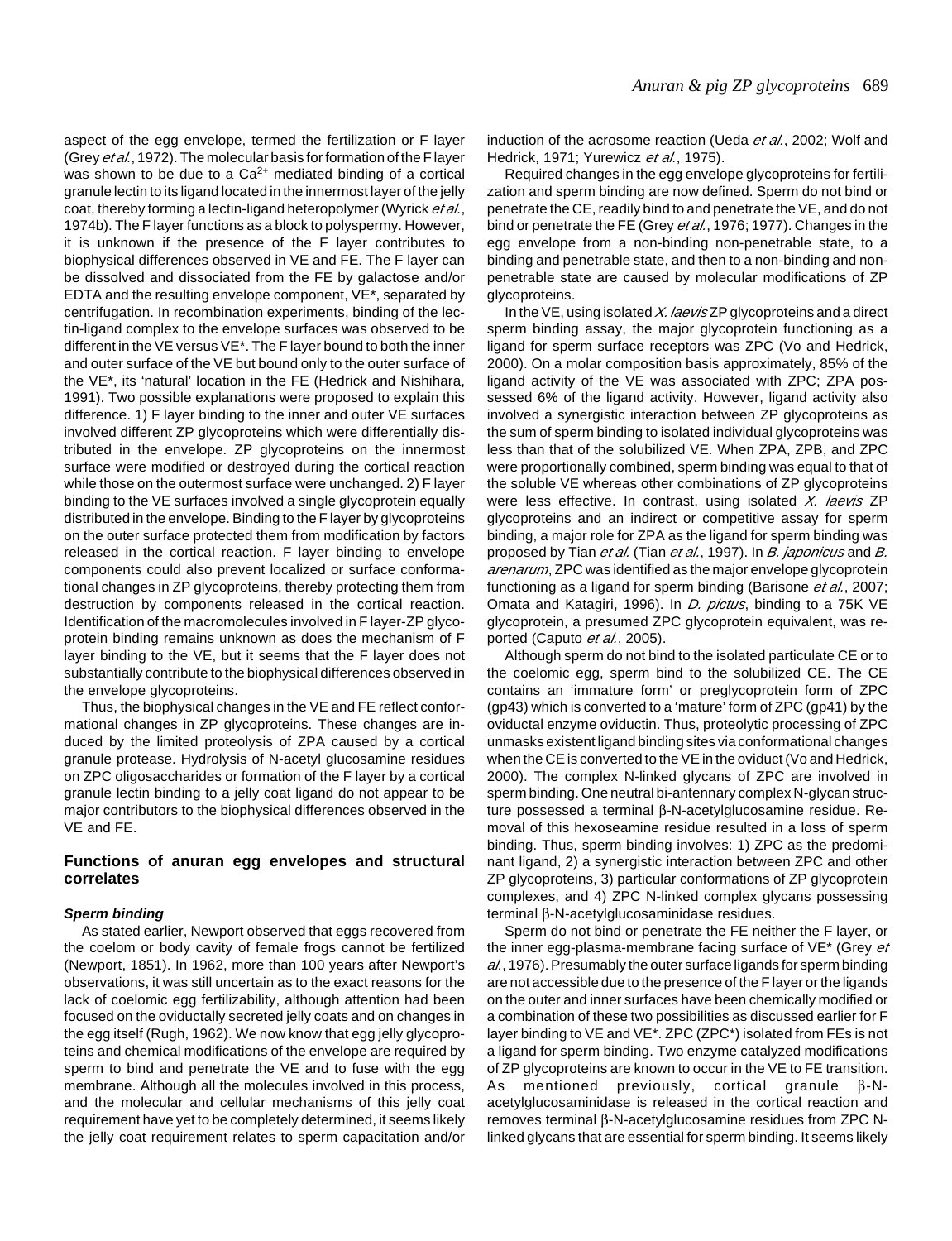this hydrolytic reaction would occur throughout the envelope, including both the inner and outer surfaces. Thus, both envelope surfaces would no longer bind sperm if this essential sugar residue were missing. In addition, N-terminal proteolysis of ZPA is caused by a metalloprotease (Lindsay and Hedrick, 2004). The ZPA protease is likely released from the cortical granules in the cortical reaction as mentioned previously. It was proposed by others that ZPA is a sperm ligand and proteolysis chemically destroys its ligand properties (Tian *et al.*, 1996). However, our results suggest that ZPA proteolysis is responsible for massive conformational changes in the envelope glycoproteins. Such conformational changes may 'mask' sperm ligand sites on ZPC that have not been modified by glucosaminidase action. This masking process may be analogous in reverse to the CE to VE unmasking of ZPC sperm binding sites caused by oviductin proteolysis of ZPC. In summary, the loss of sperm binding when the VE is converted to the FE involves: 1) formation of the F layer by a cortical granule lectin and a jelly coat ligand, 2) release of terminal β-N-acetylglucosamine residues from ZPC N-linked glycans, 3) proteolysis of ZPA resulting in conformational changes of ZP glycoproteins, effectively hardening the envelope and masking ZPC N-linked glycan ligands.

## *Sperm acrosome reaction and penetration*

Anuran amphibians may be the most primitive order having sperm acrosome reactions similar to those occurring in sperm from various mammalian orders (Ueda *et al.*, 2007). The acrosome reaction in most anuran sperm apparently takes place after binding to the VE (Ueda *et al.*, 2002). However, in *D. pictus*, the acrosome reaction takes place in the jelly coat layers (Campanella *et al.*, 1997). In *X. laevis*, *B. japonicus*, *B. arenarum*, and *L. chaquensis* the majority of sperm bound to the VE have intact acrosomes (Martinez and Cabada, 1996; Raisman *et al.*, 1980; Ueda *et al.*, 2003; Yoshizaki and Katagiri, 1982). Thus, nonenvelope factors are responsible for induction of the acrosome reaction. *X. laevis* sperm bound to the VE were induced to undergo the acrosome reaction by a large molecular weight glycoprotein derived from the pars recta oviduct and termed ARISX (Ueda *et al.*, 2003). Using various plant lectins to inhibit the ARISX induced acrosome reaction, terminal α-D-GalNAc residues were essential to ARISX activity (Ueda *et al.*, 2007). ARISX present in crude extracts induced the acrosome reaction in other amphibian sperm and hence, the activity was not species specific. Purification, structural characterization, and cloning of ARISX and relation to its acrosome reaction inducing activity are critically important to understanding the mechanisms of the acrosome reaction in anuran sperm.

Sperm penetration of the anuran egg envelope has long been associated with sperm proteases or so-called sperm lysins (for references see (Iwao and Katagiri, 1982; Yamasaki *et al.*, 1988)). Proteolytic activity of sperm extracts on various protein substrates, including the VE, has been reported in several species. Based on inhibitors studies, proteolytic activity was considered to be associated with Ser active site proteases. A 32,000 MW protease from sperm of *B. japonicus* was partially purified and its enzymatic properties characterized (Iwao and Katagiri, 1982; Yamasaki *et al.*, 1988). The enzyme preferentially hydrolyzed Arg containing synthetic substrates, had a pH optimum of 7.0-7.6, and was inhibited by trypsin inhibitors. The activity was released from

sperm by pars recta extracts presumably via the sperm acrosome reaction. Peptide substrates inhibited fertilization. Thus, there is evidence that a sperm protease is involved in the envelope penetration process, but its isolation to homogeneity and characterization regarding hydrolytic action on ZP glycoproteins, and its mechanism in assisting sperm penetration of the VE has yet to be determined.

## *Blocks to polyspermy, hardening, and elevation of the envelope*

Fertilization in anurans is monospermic. Blocks to polyspermy occur at the level of the egg envelope and the egg membrane. Three molecular mechanisms involving the egg envelope are apparently involved in this critically important biological process.

Treatment of ovipositied *X. laevis* eggs with β-Nacetylglucosaminidase rendered them unfertilizable (Prody *et al.*, 1983). β-N-acetylglucosaminidase activity was released in the cortical reaction triggered by the fertilizing sperm. As discussed previously, this enzyme activity removes N-acetyl glucosamine residues from ZPC glycans that are essential for sperm binding to the VE (Vo *et al.*, 2003). Thus, a molecular mechanism for establishing a block to polyspermy is hydrolysis of ZP glycans serving as ligands for sperm binding.

Initially, two major proteolytic activities were detected in the cortical granule exudate from *X. laevis* eggs (Lindsay and Hedrick, 1989). A trypsin-like activity was associated with a 45K MW protease and a chymotrypsin-like activity with a 30K MW protease, ovochymase. The 45K protease has not been further characterized. Ovochymase is apparently immobilized in the perivitelline space in fertilized and unfertilized eggs (Lindsay *et al.*, 1992). Ovochymase is translated as a part of a polyprotease complex (Fig. 2). Ovochymase was the first described secreted polyprotease. Polyproteases are now known to be present in humans (Cal *et al.*, 2007). The ovochymase polyprotease contained three Ser active site protease domains. Ovochymase was C-terminally located to two trypsin-like protease domains, named ovotryptase1 and ovotryptase 2 (Lindsay *et al.*, 1999b). The three protease domains were separated by a total of 5 CUB domains. Immunocytochemical studies localized all three protease domains to the cell surface or perivitelline space in unactivated eggs. Activated eggs exhibited less staining for ovochymase and ovotryptase1. However, isolated ovochymase did not cause hydrolysis of ZPA. Although ovotryptases are present on the egg surface before and after fertilization, the extracellular matrix substrates for these enzymes and the enzyme's biological functions remain to be discovered. An ovochymase gene has been detected in humans but the role of the gene is unknown (personal communication, J. Woods).

A third proteolytic activity associated with the *X. laevis* egg surface was more recently described. A ZPA protease was isolated from the exudate of activated eggs (Lindsay and Hedrick, 2004). The protease had the properties of a NaCl-sensitive zinc metalloprotease with enzymatic properties similar to bone morphogenetic protein 1, BMP-1. The enzyme converted the VE form of ZPA (69K & 64K) to the FE form (66K & 61K) and caused hardening of the envelope. Based on specific inhibitor results of the ZPA protease, cleavage of ZPA at Asp156 is solely responsible for envelope hardening. Loss of envelope sperm binding was connected with conformational changes in ZP glycoproteins which masked or buried sperm ligand sites on ZP glycoproteins when the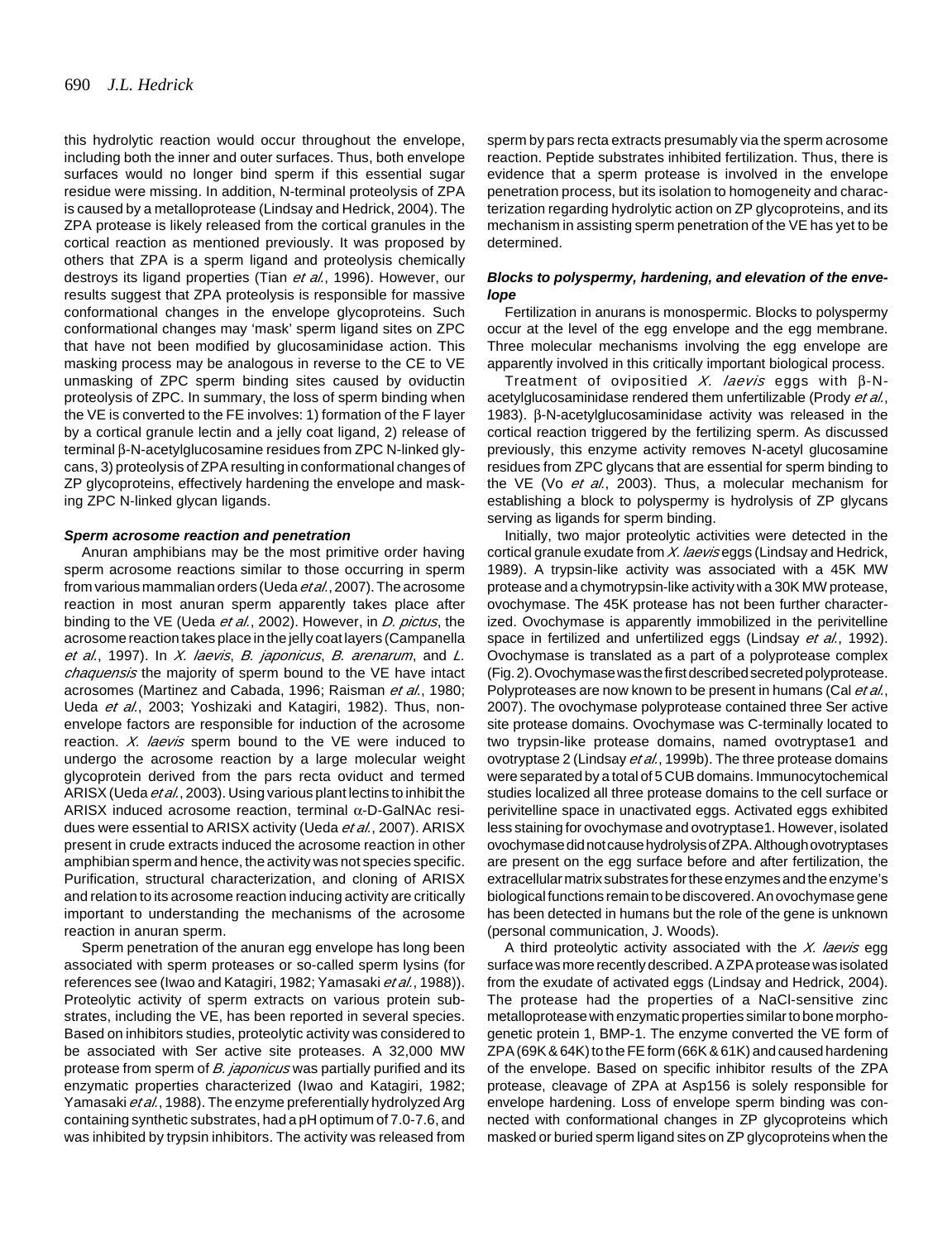VE was converted to the FE. Therefore, ZPA proteolysis is a mechanism for envelope hardening and for blocking polyspermy.

As mentioned previously, the FE has an outer F layer which is a heterocomplex of a cortical granule lectin and its jelly coat ligand. The glycoprotein ligand is located in the inner aspect of jelly coat layer  $J<sub>1</sub>$  proximal to the egg envelope. The cortical granule lectin, which is the major macromolecular constituent of the cortical granules, is released into the perivitelline space, diffuses through the VE, binds to its ligand on the surface of the VE and forms an insoluble heteropolymer, the F layer (Nishihara *et al.*, 1986). The F layer is bound to the outer surface of the envelope by an undetermined mechanism (Hedrick and Nishihara, 1991). The F layer prevents sperm from binding to the envelope surface. Although the mechanism is unknown, it seems likely that the F layer either physically blocks access to or competes for sperm binding sites on the of ZP glycoprotein glycans. In addition to blocking sperm access to the envelope, the F layer effectively seals the space between the egg plasma membrane and the envelope (Nishihara and Hedrick, 1977). The F layer acts as a 'semipermeable membrane', permitting the passage of water and ions into the space, but preventing the escape of perivitelline space macromolecules. Accordingly, the osmotic pressure in the perivitelline space is increased and an influx of water occurs, increasing the volume of the space. As the envelope is flexible, it 'elevates' away from the egg surface. The cortical granule lectin is the 'molecular engine' that drives elevation of the egg envelope as it is the major soluble macromolecule in the perivitelline space (Nishihara *et al.*, 1986). Thus, the long known elevation of the anuran egg envelope (which also occurs in many animal eggs) is mechanistically due to a cortical granule lectin binding to a jelly coat ligand, thereby forming a semi-permeable heterocomplex, the F layer (Morgan, 1897).

In summary, three molecular mechanisms for blocking polyspermy exist in anurans eggs. These mechanisms collectively prevent sperm binding to the egg envelope and hence, prevent sperm from reaching the egg surface. Cortical granule exocytosis releases a β-N-acetylglucosaminidase enzyme which hydrolyzes terminal β-N-acetyl glucosamine residues from glycan moieties of ZP glycoproteins, thereby preventing sperm binding. Proteases are also released in the cortical granule reaction. One protease hydrolyzes ZPA at a single residue in the N-terminal domain, thereby triggering a general conformation change of ZP glycoproteins. This conformational change masks or buries glycan moieties (ligands for sperm binding) which were not hydrolyzed by β-Nacetylglucosaminidase. ZP glycoprotein conformation changes caused by ZPA hydrolysis also cause hardening of the egg envelope. Cortical granule exocytosis also releases a cortical granule lectin, which binds to its jelly coat ligand forming the F layer. The F layer prevents sperm from binding to the envelope surface. The F layer also functions as a semi-permeable heterocomplex, causing an influx of water into the perivitelline space resulting in FE elevation.

## *Hatching*

The final biological process in which the anuran egg envelope functions is hatching of the embryo. It is knowledge of long standing that the anuran embryo hatching process involves physical and enzymatic mechanisms (Bles, 1905; Needham, 1963). In the case of *X. laevis*, hatching from the jelly coat layers appears to be primarily a physical phenomenon due to hydration of the jelly coat layers and an increase in the volume of the perivitelline space, likely controlled by the developing embryo (Carroll and Hedrick, 1974). Hatching from the FE is apparently caused by: 1) turgor pressure exerted on the FE by increases in the perivitelline space volume, 2) weakening of the FE due to limited proteolysis by a hatching enzyme released from epidermal cells in the frontal head region of the embryo (hatching gland cells), and 3) violent, thrashing movements of the tailed embryo which physically ruptures the filamentous envelope. These processes result in escape of the embryo from the region of the FE covering the head without frank dissolution or destruction of the entire FE. Extensive studies on the hatching process have also been reported for *B. japonicus* and *R. chensinensis* (for references, see (Katagiri, 1975; Yamasaki *et al.*, 1990)).

The biosynthesis of hatching enzyme is a singular event in the life of an amphibian reaching a maximum at about Stage 31 in *X. laevis* (Katagiri *et al.*, 1997), consistent with the classical morphological observations of hatching occurring at Stage 35/36 (Nieuwkoop and Faber, 1956). Biologically, small amounts of the enzyme are apparently needed since it is 'locally applied' by hatching glands cells to weaken the integrity of the FE thereby permitting escape of the embryo by physical forces (Carroll and Hedrick, 1974; Yoshizaki, 1991; Yoshizaki and Katagiri, 1975). The *X. laevis* enzyme was isolated and characterized as a 60K MW protease, whose activity was inhibited by EDTA and ZnCl<sub>2</sub> (Fan and Katagiri, 2001; Urch and Hedrick, 1981b). The enzyme selectively hydrolyzed the 112-120K glycoproteins of the FE, which includes ZPX and ZPY, but did not hydrolyze ZPB and ZPC, the major components of the FE (Urch and Hedrick, 1981a). The enzyme apparently does not hydrolyze components of the F layer (Yoshizaki, 1978; Yoshizaki and Yamasaki, 1991). It was proposed that the ZP glycoproteins hydrolyzed by hatching enzyme were key elements in maintaining the FE structure (Urch and Hedrick, 1981a). These elements (ZPX, ZPY?) bind together the ZP glycoprotein filaments (composed predominantly of ZPB and ZPC?), and are responsible for the 'structural integrity' of the FE architecture. By analogy, dismantling of a bridge is most easily done by 'removing' the nuts and bolts which 'bind together' the major structural elements such as the girders, cables, or braces. However, an exact understanding how the component ZP glycoproteins form supramolecular filamentous structures and how these filaments are integrated and organized to form the architecture of the envelope remains to be determined.

A cDNA clone for a gene selectively expressed in the dorsoanterior region of *X. laevis* embryos that coded for the hatching enzyme was fortuitously discovered (Katagiri *et al.*, 1997). When the cDNA was expressed and antibodies prepared, the expressed protein was specifically localized to the hatching gland cells. The antibodies also inhibited the digestion of the FE by media containing the hatching enzyme. Additional experiments established that the cDNA clone corresponded to the hatching enzyme. The translated sequence predicted an astacinlike metalloprotease containing CUB domains (Fig. 2). These protein and enzymatic properties of the hatching enzyme predicted from the cDNA translation were consistent with those reported earlier using purified preparations of the enzyme (Urch and Hedrick, 1981b).

Thus, escape of the embryo from the FE is a simple process in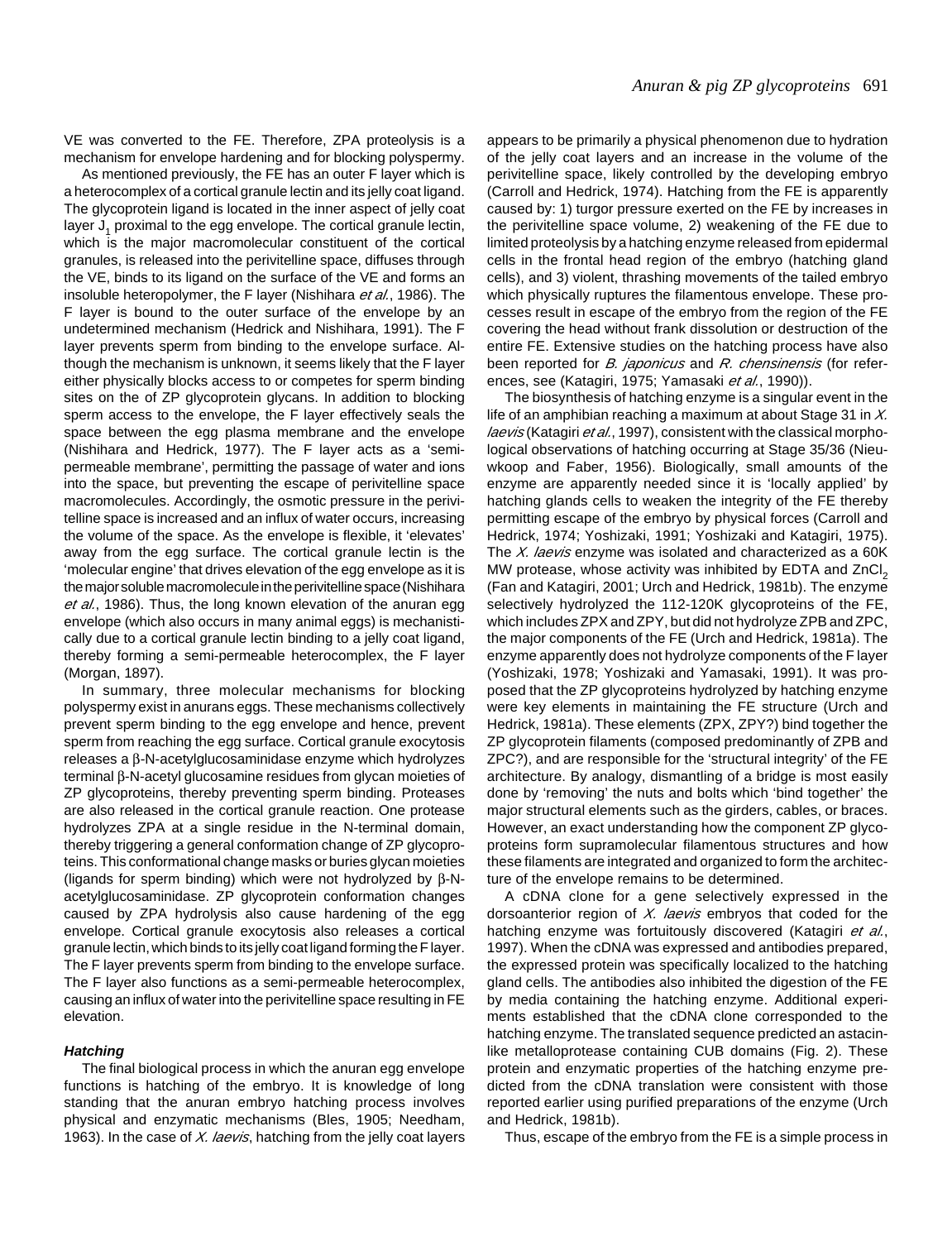terms of biochemical mechanisms. Apparently, a single astacinlike protease selectively hydrolyzes one or a few, compositionally-minor ZP glycoproteins which are critically important for maintaining the FE structure. This limited and selective hydrolysis compromises the physical integrity of the envelope whereby the embryo escapes by physically rupturing the otherwise intact FE.

# **The domain structure of proteases acting on anuran ZP glycoproteins**

As described previously, several protease domains which hydrolyze ZP glycoproteins, or are associated with the egg extracellular matrix, have been cloned (Fig. 2). These include two Ser active-site protease domains associated with oviductin, three Ser active-site protease domains associated with ovochymase, and a single metallo active-site protease domain associated with the hatching enzyme. The domain structures of these proteases have some commonly shared features. Consistent with being secreted proteases, they possess signal peptides. Some have been identified as glycoproteins and all possess consensus sites for N-linked glycosylation. Enzymes, whose activities have been characterized, exist in proenzyme forms that are converted to active enzyme via limited proteolysis. All protease domains are associated with CUB domains. The mature or processed forms of oviductin, ovochymase, and the hatching enzyme all possess CUB domains. Due to these common domain features, CUB domains may have functional roles in assisting egg associated protease domains in cleaving peptide bonds on ZP glycoproteins or glycoproteins associated with egg ECM. Perhaps CUB domains bind to non-substrate sites, such as glycans, on ZP glycoproteins. Preliminary molecular modeling and docking computations suggested that an oviductin CUB domain has a glycan binding site (R. Almaraz *et al.,* unpublished observations). CUB domains (8,635 domains in 3283 proteins) are found almost exclusively in animals, are commonly found in association with other protein domains and frequently with protease domains (Smart, 2007). However, in spite of the widespread distribution of CUBs, almost no experimental evidence exists establishing their biological roles as a common protein module. The concept that CUB domains may assist soluble enzymes in catalyzing the hydrolysis of insoluble substrates via a binding site separate from the catalytic site is currently under investigation.

## **The ZP glycoprotein composition of pig oocytes**

## *Isolation and biochemical composition*

Reports of the first isolation and composition of egg envelopes from pig and mouse oocytes were published simultaneously (Bleil and Wassarman, 1978; 1980; Dunbar *et al.*, 1978; 1980). In contrast to isolation of envelopes from oviposited anuran eggs, it was technically simpler and more efficient in mammals to obtain oocytes from ovarian follicles than to induce ovulation and collect ovulated eggs from oviducts. However, envelopes can be recovered from ovulated mammalian eggs or embryos, although in much smaller numbers. In the mouse, oocytes were manually dissected from ovarian follicles using a microscope and a micropipette. Approximately 50 oocytes/hour were collected and the envelope physically separated from the cell. The protein content of an individual mouse envelope was 5 ngs and therefore, about

250 ngs/hour of envelope protein could be isolated. In contrast, oocytes from pig ovaries were isolated en masse from slaughter house material. Approximately 40-50,000 oocytes were released from 200 ovaries using a ganged razor blade apparatus, the released oocytes harvested, gently homogenized, and envelopes isolated using sieving and centrifugation methods similar to those used for *X. laevis* envelope isolation. This process required 3-4 hours and yielded approximately 1.5 mgs of envelope protein or 1.9 mgs of glycoprotein (33 ngs of protein and 10 ngs of glycans/ envelope). The isolated envelopes were estimated to be greater than 93% 'pure' as judged by chemical, enzymatic, and microscopic criteria. Thus, isolation of envelopes from the pig ovary was about 2,000 more efficient than from the mouse ovary. This greater efficiency was a reflection of the greater weight of an individual pig envelope relative to the mouse envelope, the ability to process larger numbers of ovaries and the higher yield of oocytes/ovary in the case of the pig.

However, the efficiency advantage of the pig system versus the mouse system for isolating large quantities of envelopes was neutralized by the extreme microheterogeneity of the pig ZP glycoproteins. This was due to the complexity of the glycan moieties of the ZP glycoproteins. The pig ZP glycoproteins could not be resolved by SDS-PAGE whereas the three mouse ZP glycoproteins, although exhibiting microheterogeneity, were separated by one dimensional electrophoresis. Pig ZP glycoproteins required 2D-PAGE methods for improved but yet incomplete separation. Additional immunological and chemical studies were required for identification of individual glycoproteins (Hedrick and Wardrip, 1987). Separation of individual glycoproteins required partial hydrolysis of glycoprotein glycans (Yurewicz *et al.*, 1987). Identification and separation of the pig ZP glycoproteins was a major experimental challenge to several research groups (Brown and Cheng, 1986; Dunbar *et al.*, 1991; Hasegawa *et al.*, 1994; Menino and Wright, 1979; Yurewicz *et al.*, 1987). It is now accepted that the pig oocyte envelope is composed of three glycoproteins, ZPA, ZPB, and ZPC. In 2D-PAGE, the three ZP glycoproteins yielded 'trains of spots' differing in molecular weights and isoelectric points. Some ZPB and ZPC charge and size isomers co-migrated and gave ' merging trains of spots'. ZPA gave one train of spots under non-reducing conditions and three trains of spots under reducing conditions. This was due to incomplete proteolysis of ZPA (90K) in the oocyte envelope, producing a glycopeptide (25K) and a glycoprotein (65K) products which were disulfide bond linked.

Comparison of the ZP glycoproteins present in oocyte, ovulated egg, and zygote envelopes was investigated using radiolabeling of the glycoproteins isolated from individual cells or zygotes using micropipettes and separated by 2D-PAGE (Hedrick *et al.*, 1987). Envelopes from the follicular oocyte correspond to the *X. laevis* OE, from the oviductal recovered ovulated egg to the VE, and from the zygote to the FE. Conclusions were: 1) The microheterogeneity of en masse isolated pig ZP glycoproteins was not due to population genetic variation, but rather to the intrinsic ZP glycoprotein biosynthetic pathways present in individual oocytes. 2) In addition to the ZP glycoproteins, the egg compared to the oocyte envelope had two additional macromolecules (82K and 102K). Likely, these were contributed by the female reproductive tract. 3) The ZPA glycoprotein was completely hydrolyzed to 25K and 65K components in the zygote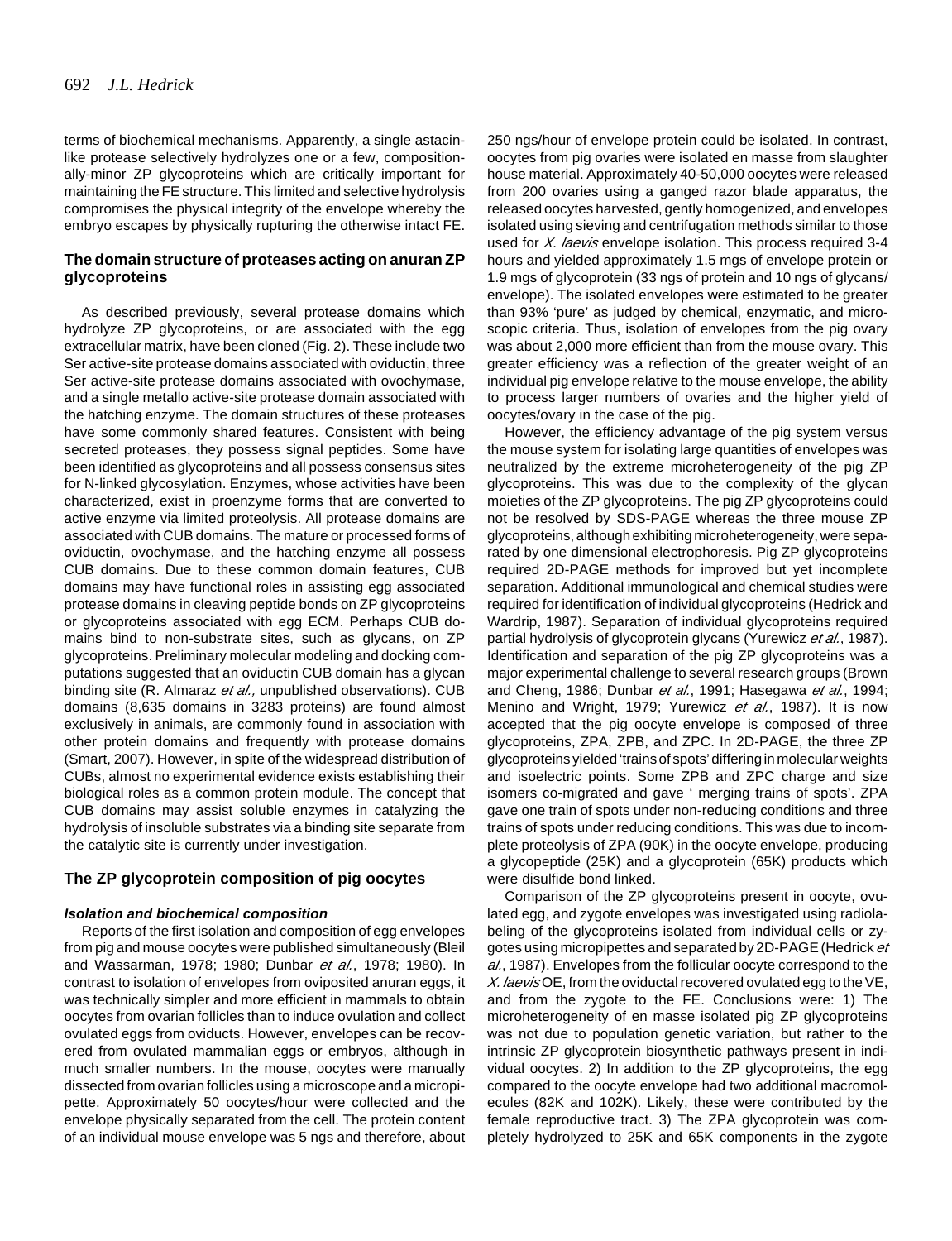envelope probably by a protease(s) derived from the egg cortical granules. 4) Additional macromolecules found in the zygote envelope (31K, 35K, and 44K) were likely derived from cortical granules. Recently a cortical granule lectin previously identified in *X. laevis* egg cortical granules was shown to be present in pig egg cortical granules and released in the cortical reaction (Hedrick, 2007). The microheterogeneous glycoprotein had a MW of 40- 45K so it is likely that one or more of the additional macromolecules in the zygote envelope were the cortical granule lectin.

# *cDNA* **cloning and protein domains**

cDNA cloning of the three pig ZP glycoproteins was first accomplished by Yurewicz *et al.* (Yurewicz *et al.*, 1993a) and Harris *et al.* (Harris *et al.*, 1994). The predicted protein domains of the ZP glycoproteins are illustrated in Fig. 1. The pig ZP glycoproteins contained domains conserved in all ZP glycoproteins including a signal sequence, sequons for N-linked glycosylation, ZP domains, furin cleavage sites, and transmembrane sequences. Substantial proteolytic processing of ZP glycoprotein N-terminal regions was also noted by these authors and they were the first to recognize that ZP glycoproteins were biosynthesized via the constituitive secretory pathway for glycoproteins.

# **Biophysics and biochemistry of pig egg envelopes**

# *Envelope forms have different ultrastructures*

Prior to ovulation, the pig oocyte envelope *in situ* has villar processes embedded in the matrix of the envelope contributed by the oocyte itself and the surrounding cumulus cells. The morphology is similar to that of anuan oocyte envelopes. These villar processes were largely pulled out or sheared off in the isolation process. The isolated pig OE, as determined by TEM, had an asymmetry or morphological 'sidedness' due to the spaces in the OE formerly occupied by villar processes (Dunbar *et al.*, 1980). The fibrillar matrix of the *in situ* and isolated OE had the same general appearance.

Surface morphologies, as determined by SEM, of various forms of pig envelopes *in situ* were recently published (Michelmann *et al.*, 2007). Substantial variation in surface morphology was observed between and within oocytes and embryos. *In vivo* versus *in vitro* differences between oocytes and embryos were also observed. However, four types of morphologies were described from net-like surfaces with prominent fibrils and pores (Type I) transitioning to smooth surfaces without prominent fibrils and pores (Type IV). Type I was more typical of immature oocytes (OE) whereas Type IV was more typical of embryos (FE). From their *in vitro* observations, the authors concluded it was clear that there were differences between pig oocytes, ovulated eggs, and early embryos, with a shift from porous and reticular to even and smooth surfaces. Similar morphological changes have been reported in human and cattle (Nikas *et al.*, 1994; Suzuki *et al.*, 1994). These observations of changes in the pig envelope surfaces are in keeping with those of *X. laevis* envelope surfaces where there is also a change from a porous reticular surface of the body cavity egg CE to an even, smooth surface of the embryo FE (Larabell and Chandler, 1989; 1990). It may be that these morphological changes in pig and *X. laevis* envelopes are a

reflection of shared biochemical and biophysical modifications of envelope ZP glycoproteins (Flechon *et al.*, 2004). These physicochemical modifications in pig envelopes are likely caused by female reproductive tract and/or egg associated macromolecules (enzymes and binding proteins/glycoproteins) acquired in the reproductive tract or released/activated in the cortical reaction, analogous with those in *X. laevis*.

# *Solubilization of pig envelopes*

Solubilization of isolated pig OE under various conditions was determined (Dunbar *et al.*, 1980). In general, solubility increased with an increase in pH and temperature and decreased with ionic strength. Disulfide bonds are intramolecular within ZP glycoproteins and intermolecular bonds are absent (Green, 1989; Kanai *et al.*, 2007). Chaotropic agents such as SDS and urea effectively dissolved the pig OE. The rate of OE dissolution in buffered solutions was increased with temperature. The pig OE had a T<sub>m</sub> of 52°C compared with the *X. laevis* CE of  $51^{\circ}$ C (sodium borate buffers, pH 9-10). Thus, the structural integrity of the pig OE envelope was maintained by noncovalent interactions of the ZP glycoproteins. These properties are similar to those of the *X. laevis* envelope and lead to similar conclusions, namely, that interaction of pig ZP glycoproteins to form hetero molecular aggregates, the formation and assembly of aggregates into higher order structures such as filaments, and the fine structure and overall architecture of the envelope are due to non-covalent interactions.

# *Deformability measurements*

Biophysical measurements of pig envelopes equivalent to those carried out with *X. laevis* envelopes have not been performed. Measurements in other systems, however, show differences in the biophysical properties of egg envelopes before and after fertilization e.g., increased resistance to dissolution as a function of pH, temperature, sodium periodate oxidation, and protease hydrolysis (for reviews see Green, 2002; Wolf, 1981). Measurements of *in situ* envelope deformability were made in hamster and mouse eggs and embryos (Drobnis *et al.*, 1988). In both cases, the FE form of the envelope was more stiff or less flexible i.e., less deformable by a unit measure of force. In the hamster envelope deformability decreased by 2.3 fold versus 1.5 fold in the mouse versus 17 fold in *X. laevis*.

# *Chemical changes in the pig ZP glycoproteins*

As mentioned previously, the pig ZPA glycoprotein (90K) can be N-terminally processed to an N-terminal domain containing a 25K glycopeptide and a C-terminal domain containing 65K glycoprotein connected by disulfide bonds. The sequence site of hydrolysis is D168-E169. N-terminal processing occurs to some extent while the oocyte is in the ovarian follicle. Upon fertilization, proteolysis goes to completion and the 90K form of the ZPA glycoprotein is missing from the pig FE (Hedrick *et al.*, 1987). ZPA proteolysis also occurs in human and cattle envelopes at fertilization (Harris *et al.*, 1994). An N-terminal domain consensus sequence site (X+D-D/D-E) for proteolytic processing of ZPA was identified in three anuran and six mammalian ZPA sequences (including *X. laevis* and pig) (Lindsay and Hedrick, 2004). As mentioned earlier, an egg associated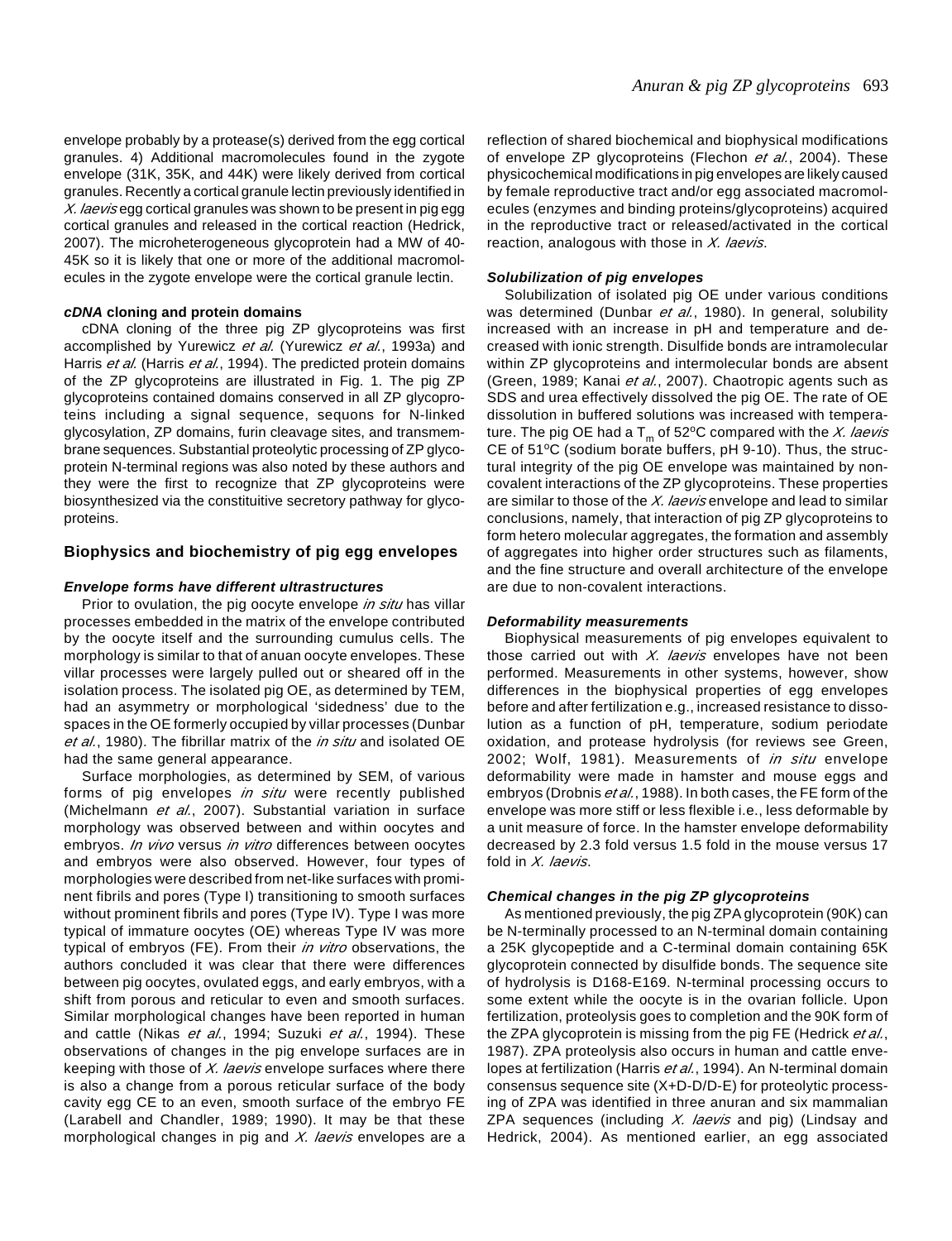metalloprotease with BMP-1-like properties was identified in *X. laevis*. It seems likely that this fertilization-associated envelope processing event is mechanistically conserved, and egg associated ZPA proteases will be found in other species, including the pig.

Other chemical changes in pig ZP glycoproteins have been inferred but not chemically defined. A significant acid shift in the isoelectric points of ZPA, ZPB, and ZPC was observed with *in vitro* oocyte maturation (analogous to the *X. laevis* CE to VE conversion?) (Rath *et al.*, 2005). Modification of the glycan moieties of the ZP glycoproteins was proposed, either by sialylation or sulfation. However, differences in glycan structures in the ZP glycoproteins between the immature and mature oocyte have yet to be demonstrated.

## *Pig ZP glycoprotein glycans*

#### *Glycan structures*

Several structural studies on the N- and O-linked glycan moieties of the isolated pig ZP glycoproteins have been published. Separation and isolation of pig ZPB and ZPC glycoproteins using HPLC methods required treatment of the glycoproteins with endo-β-galactosidase which partially hydrolyzed the N-acetyllactosamine repeating units in N- or O-linked glycans. This necessary procedure compromised the complete determination of N- and O-glycans in pig ZP glycoproteins. However, a sufficient understanding of glycan structures has been obtained and related to the sperm binding functions of pig ZP glycoproteins.

Linear O-linked glycans were present in ZPB and ZPC but absent in ZPA. All three ZP glycoproteins contain branched Nlinked glycans. Structural studies on the neutral N-linked glycans elucidated more than 30 structures of the complex type (Mori *et al.*, 1991). No high Man or hybrid types of glycans were detected. Bi-antennary, 2,4-branched and 2,6-branched triantennary, and tetra-antennary glycans with fucosylated trimannosyl cores were identified in the molar ratio of 4:2:1:1. A significant fraction of these (26%) contained up to three linear N-acetyllactosamine repeating units. Approximately 39% of the glycans contained a terminal β-N-acetylglucosamine residue with the remainder being terminal β-galactose residues.

The acidic N-linked glycans were also characterized as bi-, tri- and tetra-antennary structures with N-acetyllactosamine repeating units (Mori *et al.*, 1998). They were characterized as being sialylated without sulfate or sulfated N-acetyllactosamine repeats of different lengths and differing in the number of monosulfated N-acetyllactosamine units.

The linear O-linked glycans of pig ZPB and ZPC glycoproteins were also a heterogeneous mixture of structures, both neutral and acidic. The neutral O-glycans had type-1 (70%) and type-3 (6%) core structures (Hirano *et al.*, 1993; Hokke *et al.*, 1994; Von Witzendorff *et al.*, 2005). Those with type-1 core structures terminated in either β-galactosyl residues (54%) or β-N-acetylglucosamine residues (16%). The acidic O-glycans were principally composed of a series of sialylated and sulfated glycans with linear N-acetyllactosamine repeating units. Sulfation was predominantly on internal N-acetylglucosamine residues. The sialic acid was either Neu5Gc or Neu5Ac in a 2:1 ratio. Longer chains were terminated with sialyl residues whereas

shorter chains were terminated with β-galactose or β-Nacetylglucosamine residues. Minor amounts of other structures were also present.

#### *Protein sites of glycosylation*

Pig ZPC has 5 potential N-glycosylation sites, N124, 146, 179, 225, and 271 (Yonezawa *et al.*, 1999). Complex N-linked glycans were attached to N124, 146, and 271. All three sites had biantennary glycans while tri- and tetra-antennary glycans were located primarily at N271. The glycan structures characterized were largely neutral glycans as separation of ZPB and ZPC glycoproteins by HPLC methods required digestion with endo-βgalactosidase to reduce the microheterogeneity of the glycoproteins. Endo-β-galactosidase incompletely hydrolyzed the acidic complex ZP glycans. Sialylated glycans and some with sulfation were resistant to enzymatic hydrolysis. Accordingly, approximately 1/3-1/2 of the glycans at N124, 146, and 271 were acidic glycans of heterogeneous lengths which were not further characterized. Pig ZPC contained O-linked glycans located at T161 and 162 (Fig. 1).

Pig ZPB has 5 potential N-glycosylation sites, N70, 203, 220, 33, and 474 (Kudo *et al.*, 1998). N474 is C-terminal to the furin cleavage site and is not present in the mature glycoprotein. Complex N-linked glycans were attached to N203, 220, and 333. As with ZPC, all three sites had biantennary glycans while tri- and tetra-antennary glycans were localized primarily at N220. As with ZPC, separation of ZP glycoproteins was only possible after endo-β-galactosidase treatment so structure determination of acidic glycans was not accomplished. However, acidic glycans predominated at the N203 and 220 glycosylation sites, whereas neutral glycans predominated at the N333 site. Pig ZPB contained O-linked glycans located at two sites, S293, T303 (Fig. 1).

Pig ZPA has 6 potential N-glycosylation sites, N84, 93, 268, 316, 323, and 530. N-linked glycans were attached to five of these sites, N84 or 93, 268, 316, 323, and 530 (Von Witzendorff *et al.*, 2005). Most glycans were neutral biantennary having galactose and glucosamine residues with lesser amounts of tri- and tetraantennary glycans. Minor amounts of glycans had Nacetyllactosamine repeat structures with terminal sialylation. In contrast to reports of others that pig ZP glycoproteins did not contain high mannose glycans, a Man5 glycan was found, likely associated with N268 (Fig. 1). The 2D-PAGE electrophoretic properties of ZPA were relatively insensitive to endo-β-galactosidase treatment, in contrast to ZPB and ZPC, due to the low abundance of acidic N-acetyllactosamine repeat structures.

## *Sperm binding to pig ZP glycoproteins*

Sperm binding to pig ZP glycoproteins requires the carbohydrate moiety as deglycosylated ZP proteins are not ligands for sperm binding (Berger *et al.*, 1989; Sacco *et al.*, 1989). Initial studies on sperm binding using pig ZP glycoproteins suggested that ZPB was the glycoprotein with ligand activity and ZPC had no ligand activity (Sacco *et al.*, 1989). However, subsequent studies found a mixture of ZPB and ZPC glycoproteins acted synergistically in sperm binding assays (Yurewicz *et al.*, 1998). The original observation that ZPB was the ligand for sperm binding was due to contamination of isolated ZPB with ZPC, and the formation of heterocomplexes. It was observed that in the pig system, a mixture of isolated ZPB and ZPC glycoproteins formed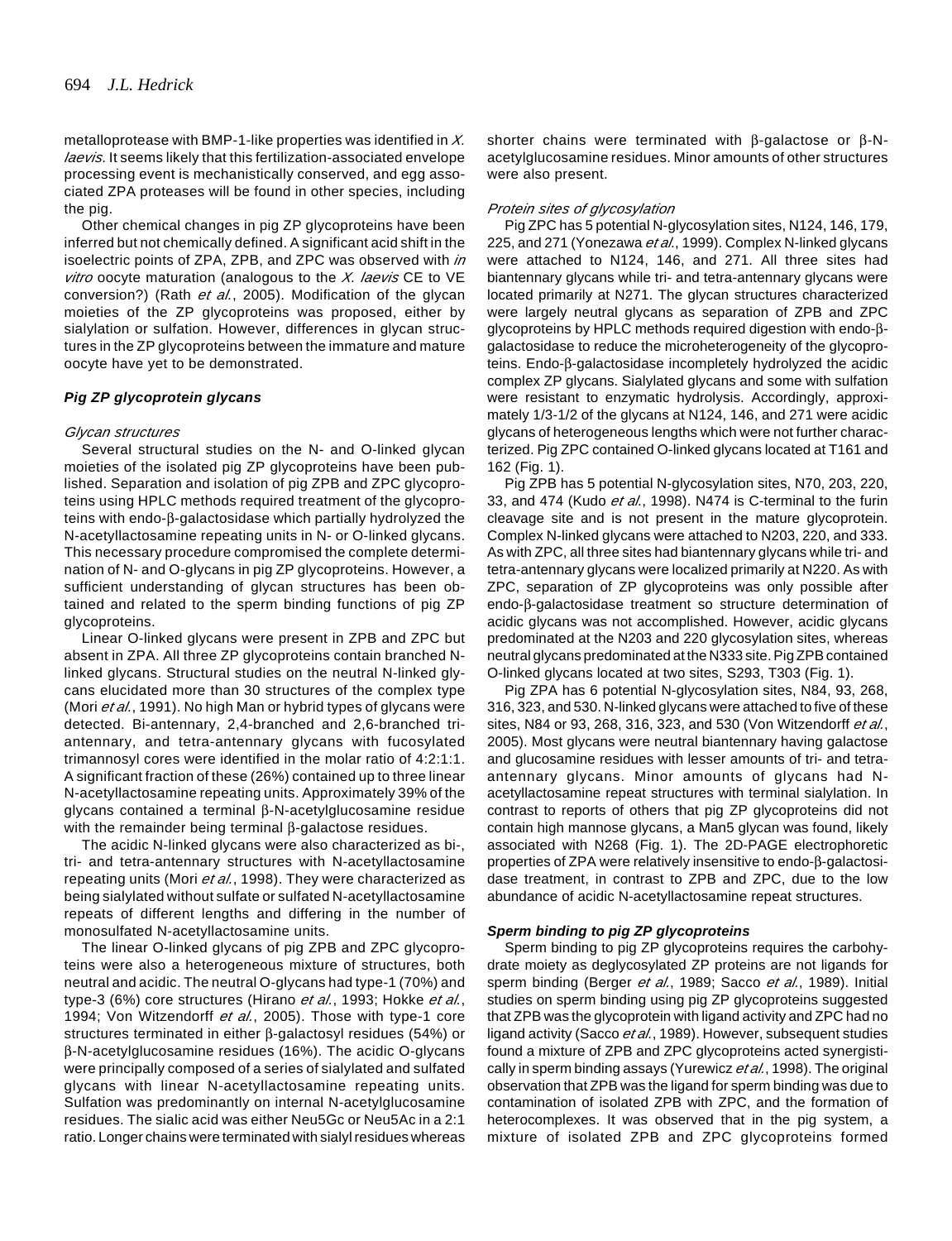heteropolymers with MWs of 10<sup>6</sup> or greater. The ZPB-ZPC complexes were the functional ligand units for sperm binding, as will be discussed below. The MW of the pig ZPB-ZPC heteropolymers is reminiscent of the high MW ZP glycoprotein aggregates generated from the heat solubilized *X. laevis* envelopes (discussed previously). Sperm binding experiments in *X. laevis* also suggested that heteropolymers of ZP glycoproteins were the functional ligand units for sperm binding (Vo and Hedrick, 2000). In the pig egg OE, 70% of the total ZP glycoprotein is ZPB + ZPC in a 1:1 stoichiometry (Hedrick and Wardrip, 1986). In the *X. laevis* VE, 69% of the total ZP glycoprotein is ZPB + ZPC in a 1:1 stoichiometry (Hedrick and Hardy, 1991). A similar composition and stoichiometry exists in the VE of *B. arenarum* (Barisone *et al.*, 2007). Thus, in *B. arenarum*, *X. laevis* and the pig, ZPB-ZPC complexes are likely the structures that provide high affinity ligands for sperm/envelope binding. Formation of a similar ZPB-ZPC complex in the chicken envelope was recently proposed (Okumura *et al.*, 2007; Sasanami *et al.*, 2006).

Analysis of sperm binding in the pig used envelopes *in situ* on oocytes or solid phase binding assays using sperm membranes. ZP glycoproteins were added to compete with sperm binding to the envelope or to solid phase surfaces using labeled ZP glycoproteins. Isolated ZPA, ZPB, or ZPC did not compete with sperm binding, whereas ZPB/ZPC mixtures did compete (Yonezawa *et al.*, 1995b). ZPA did not compete with labeled ZPB/ZPC complexes in binding to sperm membranes (Yurewicz *et al.*, 1993b). Therefore, ZPA does not contribute to sperm binding in the pig. Elimination of O-linked glycans from ZPB was without effect on inhibition of sperm binding, whereas elimination of N-linked chains markedly reduced the inhibitory effect (Yonezawa *et al.*, 1995a). Of the N-linked chains, the neutral tri- and tetra-antennary complex glycans of ZPB are the most potent ligands (Kudo *et al.*, 1998; Yonezawa *et al.*, 2005). Removal of the terminal galactose residues from ZPB-ZPC complexes, or from isolated neutral Nlinked glycans significantly reduced inhibitory activity (Yonezawa *et al.*, 2005). Isolated O- and N-linked glycans inhibited sperm binding, with N-linked glycan inhibition more potent than O-linked glycan inhibition (Noguchi *et al.*, 1992; Yurewicz *et al.*, 1991). However, glycans inhibition was 2-3 orders of magnitude lower than ZP glycoprotein inhibition. This observation was interpreted that the polypeptide chain was necessary for high affinity interactions of glycans with sperm due to localization and/or orientation effects. In summary, the current model of a ZP glycoprotein ligand for sperm binding in the pig is the following. A ZPB-ZPC glycoprotein complex is structurally required for generation of high affinity ligands for sperm binding. The neutral N-linked tri- and tetraantennary glycans with terminal β-galactose residues function as the ligand sites for sperm binding. These glycans must also be appropriately located and oriented on the ZPB, and possibly the ZPC, protein moieties.

This model of sperm binding to ZPB-ZPC complexes is supported by substantial experimental results. However, complete determination of glycan structures of pig ZP glycoproteins and an understanding of how the glycans and polypeptide backbones of ZPB and ZPC interact synergistically to form structural and functional complexes is needed for a robust model. Observations inconsistent with this model also exist e.g., treatment of oocytes with β-N-acetylglucosaminidase eliminated sperm binding to the envelope (Berger *et al.*, 1989). Methods of quantifying sperm

binding in mammals are problematic. For instance, using competitive sperm binding methods, only low values of inhibition are observed with ZP glycoproteins, and often 50% or less is the maximum observed in competitive binding assays (Yonezawa *et al.*, 2005; Yonezawa *et al.*, 1995a). These observations suggest alternative mechanisms to those described above involving specific glycan structures exist for sperm binding to the egg envelope. Thus, additional structural and functional studies are required to validate the model proposed above. Direct binding methods, rather than competitive ones, are also needed for quantifying the rate and strength of sperm binding to the ZP and ZP glycoprotein structures, thereby providing more convincing and indisputable connections between glycoprotein structures and sperm binding functions.

## *Blocks to polyspermy in pig eggs*

Prevention of polyspermy is a biologically important fertilization process in all animals as polyspermy causes aberrant development and embryo death. However, it is of particular interest in the pig (Wang *et al.*, 2003). Polyspermy rates for *in vivo* fertilization (30-40%) are higher than for other animals. Rates for *in vitro* fertilization often exceed 50%. Polyspermy is *«the major obstacle to successful production of large numbers of in vitro produced pig embryos with high levels of developmental competence.»* (Day, 2000)

An envelope block to polyspermy in mammalian eggs was first observed by Austin and Braden (Austin and Braden, 1956). They suggested that the envelope block to sperm penetration was associated with the loss of cortical granules (cortical or zona reaction) induced by the fertilizing sperm. Barros and Yanagimachi demonstrated that the envelope block was due to factors associated with the cortical granules (Barros and Yanagimachi, 1971). Gwatkin and Williams showed that the cortical granule factors were heat labile, inhibited by soybean trypsin inhibitor, and apparently not species specific i.e., factors from the hamster egg were effective on the mouse egg (Gwatkin and Williams, 1974). They proposed a cortical granule trypsin-like protease biochemically modified the egg envelope and prevented sperm binding. Binding of soybean trypsin inhibitor to substances in hamster cortical granules was observed, validating the concept of a cortical granule protease (Cherr *et al.*, 1988). Protease activity in a partially purified fraction from mouse eggs not sensitive to soy bean trypsin inhibitor was reported (Moller and Wassarman, 1989). However, it likely is a different proteolytic activity than those previously described. Unfortunately, no subsequent biochemical studies of mammalian cortical granule proteases have been published.

As previously mentioned, in *X. laevis*, three proteolytic activities were associated with the egg and/or the cortical granules chymotrypsin-like, trypsin-like, and metalloprotease activities. The metalloprotease activity caused the cleavage of ZPA thereby inducing conformation changes in the ZP glycoproteins resulting in envelope hardening. In *X. laevis*, envelope hardening is associated with a block to polyspermy reaction. Conformational changes in ZP glycoproteins that harden the envelope also result in the loss of sperm binding sites. Since the pig ZPA also undergoes proteolytic N-terminal processing connected with the cortical reaction perhaps the cortical granule enzyme(s) responsible for hardening of the pig egg envelope is a metalloprotease. Similar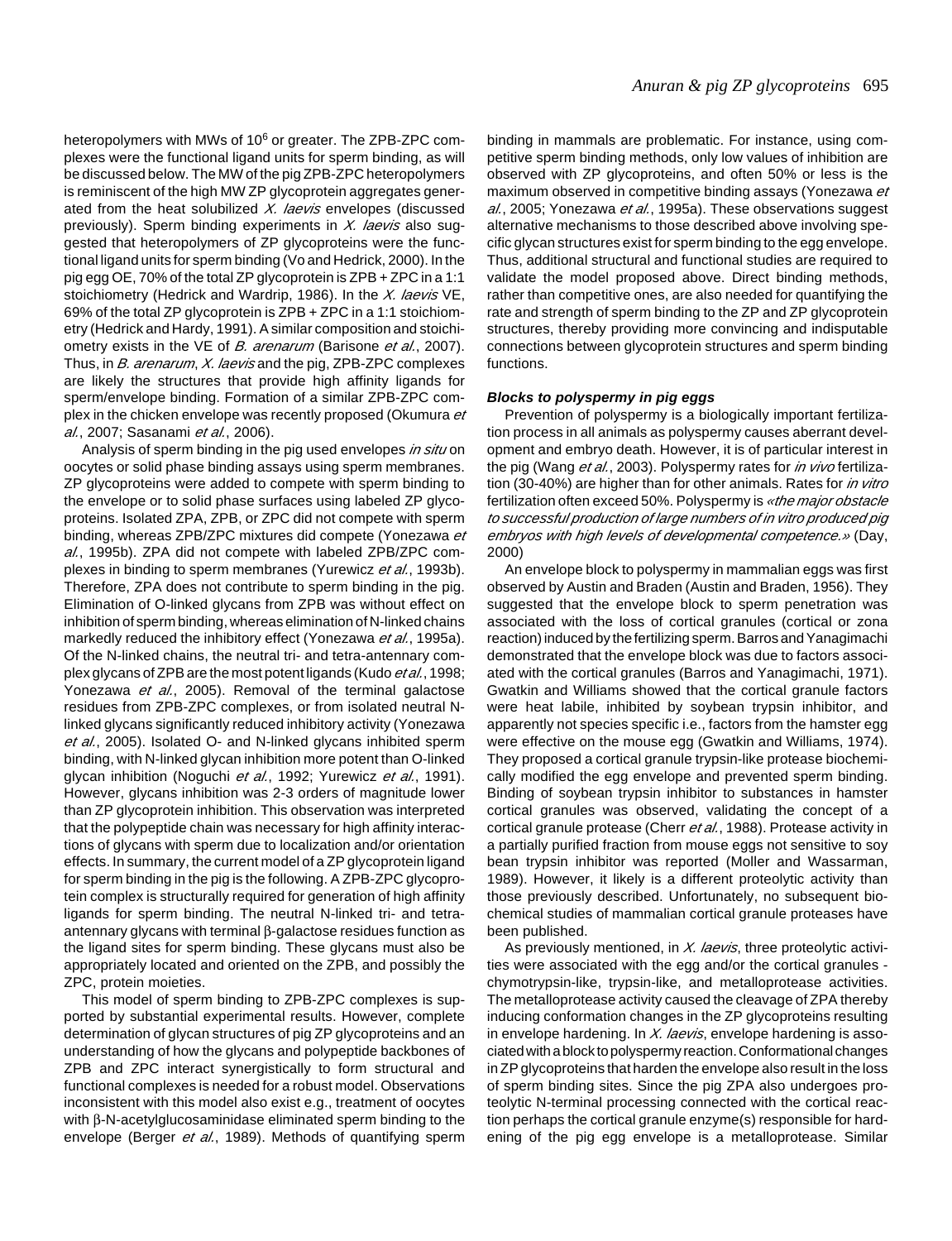proteases and proteolytic mechanisms may be used in the pig and *X. laevis* to alter the conformation of ZP glycoproteins, thereby hardening the envelope and modifying ligand sites for sperm binding.

The hydrolytic activity of a glycosidase on ZP ligand sites important for sperm binding is a possible biochemical mechanism for blocking polyspermy in pig eggs. Treatment of oocytes with β-N-acetylglucosaminidase eliminated the activity of the ZP for sperm binding (Berger *et al.*, 1989). As was mentioned previously, a β-N-acetylglucosaminidase activity associated with the cortical granules of *X. laevis* eggs is released in the cortical reaction. This glycosidase hydrolyzed β-Nacetylglucosamine residues from ZPC glycans which functioned as ligands for sperm binding. β -N-acetylglucosaminidase is known to be present in the cortical granules of mouse eggs and released in the cortical reaction (Miller *et al.*, 1993). However, observations of such an enzyme in pig cortical granules and hydrolysis of β-N-acetylglucosamine residues from pig ZPB/ZPC glycans have not been reported.

A major secretory product of the mammalian oviduct is a high MW oviduct specific glycoprotein termed OGP. In the pig, OGP binds to the zona pellucida, the perivitelline space, and the plasma membrane of the egg (Mccauley *et al.*, 2003). Addition of OGP to eggs reduced the incidence of polyspermy i.e., it provides a block to polyspermy. A suggested mechanism for blocking polyspermy was OGP binding to the envelope surface thereby forming of a barrier to sperm binding or occupying/ modifying ligand sites on the ZP glycoproteins for sperm binding. This OGP binding proposal would reduce the number of sperm binding to or penetrating the egg envelope, thereby reducing the number of sperm fusing with the egg.

An lectin-ligand binding mechanism was recently described as a possible polyspermy block (Hedrick, 2007). This mechanism proposed the release of a cortical granule lectin which binds to the glycans of the ZP glycoproteins, thereby occupying binding sites on the ZP glycoproteins or otherwise forming a barrier to sperm binding. This mechanism is similar to the lectinligand binding reaction that blocks sperm-envelope binding and produces the lectin-ligand heterocomplex forming the F layer of the *X. laevis* FE.

It was recently suggested that sperm and oviduct ubiquitin Cterminal hydrolases may be involved in blocking polyspermy in the pig (Yi *et al.*, 2007). Ubiquitin C-terminal hydrolase activity exists in oviductal fluid and ubiquitination of ZP glycoproteins was observed. Proteasomes bind to and hydrolyze ubiquitinated proteins. Proteasomes are associated with pig sperm (Sutovsky *et al.*, 2004). Preliminary proteomic analysis of pig ZP glycoproteins identified ZPC as a ubiquitinated glycoprotein. It was proposed that alteration of ZPC glycoproteins by a ubiquitinationproteasome mechanism could reduce the sperm binding properties of the envelope thereby establishing a block to polyspermy.

Thus, there are several possible envelope modifying mechanisms for blocking polyspermy in pig eggs. Additional experiments are needed to identify which of these possible mechanisms are actually used by the pig egg to protect itself against polyspermy. In comparison with anuran egg mechanisms, it is likely that more than one mechanism for blocking polyspermy exists in the pig. How these polyspermy blocking mechanisms are coordinated in the egg, and why they apparently fail with

greater frequency in the pig than in other animals will be of considerable interest to gamete biologists in the future.

#### *Dedication*

*This paper is dedicated to the late David Garbers in remembrance of good friendship, warm scientific collegiality, and happy times at Gordon Research Conferences. It is also dedicated to the late Mary Ann Kutryk Bakos (1957-2007), colleague and graduate student, who made seminal observations on the biochemistry and biophysics of* X. laevis *egg envelopes.*

# **References**

- ANDERSON, E. (1974). Comparative aspects of the ultrastructure of the female gamete. *International Review of Cytology* 4: 1-70.
- AUSTIN, C.R. and BRADEN, A.W.H. (1956). Early reactions of the rodent egg to spermatozoon penetration. *Journal of Experimental Biology* 33: 358-365.
- AUSTIN, C.R. (1968). *Ultrastructure of Fertilization*. Holt, Rinehart, and Winston, New York.
- BAKOS, M.A., KUROSKY, A. and HEDRICK, J.L. (1990a). Physicochemical characterization of progressive changes in the xenopus-laevis egg envelope following oviductal transport and fertilization. *Biochemistry* 29: 609-615.
- BAKOS, M.A., KUROSKY, A. and HEDRICK, J.L. (1990b). Enzymatic and envelope-converting activities of pars recta oviductal fluid from xenopus-laevis. *Developmental Biology* 138: 169-176.
- BARISONE, G.A., HEDRICK, J.L. and CABADA, M.O. (2002). Vitelline envelope of Bufo arenarum: Biochemical and biological characterization. *Biology of Reproduction* 66: 1203-1209.
- BARISONE, G.A., KRAPF, D., CORREA-FIZ, F., ARRANZ, S.E. and CABADA, M.O. (2007). Glycoproteins of the vitelline envelope of amphibian oocyte: Biological and molecular characterization of ZPC component (gp41) in Bufo arenarum. *Molecular Reproduction and Development* 74: 629-640.
- BARROS, C. and YANAGIMACHI, R. (1971). Induction of zona reaction in golden hamster eggs by cortical granule material. *Nature* 233: 268-269.
- BERGER, T., DAVIS, A., WARDRIP, N.J. and HEDRICK, J.L. (1989). Sperm binding to the pig zona pellucida and inhibition of binding by solubilized components of the zona pellucida. *Journal of Reproduction and Fertility* 86: 559- 565.
- BLEIL, J.D. and WASSARMAN, P.M. (1978). Identification and characterization of proteins of zona pellucida. *Journal of Cell Biology* 79: A173-A173.
- BLEIL, J.D. and WASSARMAN, P.M. (1980). Structure and function of the zona pellucida - identification and characterization of the proteins of the mouse oocytes zona pellucida. *Developmental Biology* 76: 185-202.
- BLES, E.J. (1905). The life history of *Xenopus laevis* (daud.). *Transaction of the Royal Society, Edinburgh* 41: 789-821.
- BROWN, C.R. and CHENG, W.T.R. (1986). Changes in the composition of the porcine zona pellucida during development of the oocyte to the 2- to 4-cell embryo. *Journal of Embryology and Experimental Morphology* 92: 183-191.
- CAL, S., MONCADA-PAZOS, A. and LOPEZ-OTIN, C. (2007). Expanding the complexity of the human degradome: Polyserases and their tandem serine protease domains. *Frontiers in Bioscience* 12: 4661-4669.
- CALLEBAUT, I., MORNON, J.P. and MONGET, P. (2007). Isolated ZP-N domains constitute the N-terminal extensions of zona pellucida proteins. *Bioinformatics* 23: 1871-1874.
- CAMPANELLA, C., AMORE, F., PITARI, G., FUSCO, C., MAURIZI, G. and DUPRE, S. (1992). Postfertilization changes in Discoglossus-pictus (anura) eggs result in the formation of a capsular chamber where the egg rotates. *International Journal of Developmental Biology* 36: 413-422.
- CAMPANELLA, C., CAROTENUTO, R., INFANTE, V., MATURI, G. and ATRIPALDI, U. (1997). Sperm-egg interaction in the painted frog (Discoglossus pictus): An ultrastructural study. *Molecular Reproduction and Development* 47: 323-333.
- CAPUTO, M., INFANTE, V., TALEVI, R., VACCARO, M.C., CAROTENUTO, R. and CAMPANELLA, C. (2001). Following passage through the oviduct, the coelomic envelope of Discoglossus pictus (amphibia) acquires fertilizability upon reorga-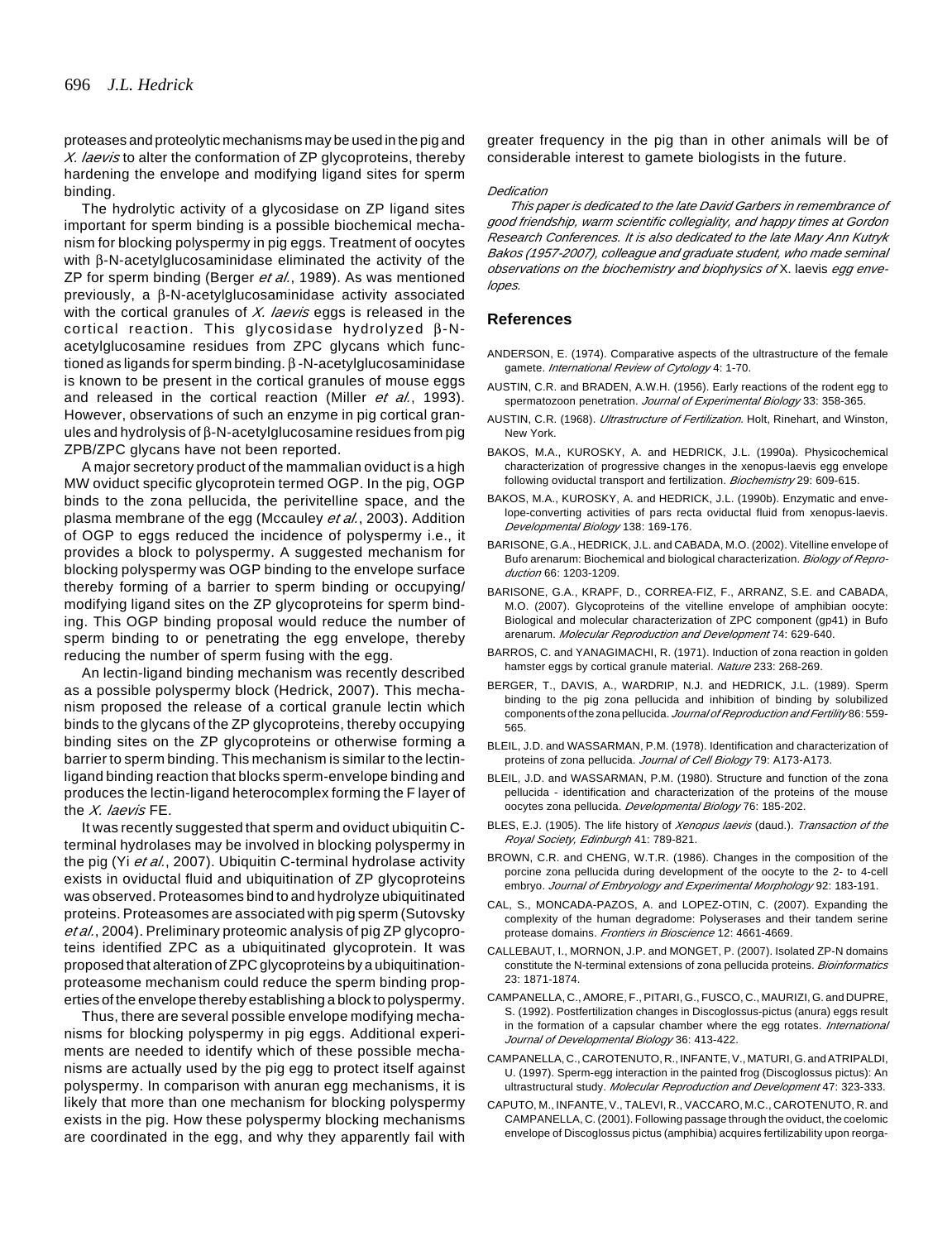nization, conversion of gp 42 to gp 40, extensive glycosylation, and formation of a specific layer. *Molecular Reproduction and Development* 58: 318-329.

- CAPUTO, M., RICCIO, S., PAGLIERUCCI, P., TRETOLA, L., DIGLIO, C., CAROTENUTO, R., DE MARCO, N. and CAMPANELLA, C. (2005). Sulphated glycoconjugates are powerful inhibitors of spermatozoa binding to the vitelline envelope in amphibian eggs. *Biology of the Cell* 97: 435-444.
- CARROLL, E.J. and HEDRICK, J.L. (1974). Hatching in toad xenopus-laevis morphological events and evidence for a hatching enzyme. *Developmental Biology* 38: 1-13.
- CHERR, G.N., DROBNIS, E.Z. and KATZ, D.F. (1988). Localization of cortical granule constituents befor and after exocytosis in the hamster egg. *Journal of Experimental Zoology* 246: 81-93.
- CONNER, S.J., LEFIEVRE, L., HUGHES, D.C. and BARRATT, C.L.R. (2005). Cracking the egg: Increased complexity in the zona pellucida. *Human Reproduction* 20: 1148-1152.
- DAY, B.N. (2000). Reproductive biotechnologies: Current status in porcine reproduction. *Animal Reproduction Science* 60: 161-172.
- DROBNIS, E.Z., ANDREW, J.B. and KATZ, D.F. (1988). Biophysical properties of the zona pellucida measured by capillary suction. Is zona hardening a mechanical phenomenon? *Journal of Experimental Zoology* 245: 206-219.
- DUMONT, J.N. (1972). Oogenesis in *Xenopus laevis*. Part 1. Stages of oocyte development in laboratory maintained animals. *Journal of Morphology* 136: 153-180.
- DUMONT, J.N. and BRUMMETT, A.N. (1985). Egg envelopes in vertebrates. In: BROWDER, L.W., Ed. *Oogenesis*. Plenum Press, New York, pp. 235-288.
- DUNBAR, B.S., WARDRIP, N.J. and HEDRICK, J.L. (1978). Isolation and physicochemical properties of porcine zona pellucida. *Journal of Cell Biology* 79: A163- A163.
- DUNBAR, B.S., WARDRIP, N.J. and HEDRICK, J.L. (1980). Isolation, physicochemical properties, and macromolecular-composition of zona pellucida from porcine oocytes. *Biochemistry* 19: 356-365.
- DUNBAR, B.S., PRASAD, M. and TIMMONS, T.M. (1991). Comparative structure and funciton of mammalian zonae pellucidae. In: DUNBAR, B.S. and O'RAND, M.G., Eds., *A Comparative Overview of Mammalian Fertilization*. Plenum Press, New York.
- FAN, T.J. and KATAGIRI, C. (2001). Properties of the hatching enzyme from Xenopus laevis. *European Journal of Biochemistry* 268: 4892-4898.
- FLECHON, J.E., KOPECNY, V., PIVKO, J., PAVLOK, A. and MOTLIK, J. (2004). Texture of the zona pellucida of the mature pig oocyte. The mammalian egg envelope revisited. *Reproduction Nutrition Development* 44: 207-218.
- GERTON, G.L., WARDRIP, N.J. and HEDRICK, J.L. (1982). A gel eluter for recovery of proteins separated by polyacrylamide-gel electrophoresis. *Analytical Biochemistry* 126: 116-121.
- GERTON, G.L. and HEDRICK, J.L. (1986a). The celomic envelope to vitelline envelope conversion in eggs of xenopus-laevis. *Journal of Cellular Biochemistry* 30: 341-350.
- GERTON, G.L. and HEDRICK, J.L. (1986b). The vitelline envelope to fertilization envelope conversion in eggs of xenopus-laevis. *Developmental Biology* 116: 1- 7.
- GREEN, D.P.L. (1989). Effect of sodium dodecyl-sulfate on the hamster zona pellucida before and after a cortical reaction induced by the ionophore a23187. *Journal of Reproduction and Fertility* 87: 447-453.
- GREEN, D.P.L. (2002). Fertilization biophysics. In: HARDY, D.M., Ed. *Fertilization*. Academic Press, San Diego, pp. 387-399.
- GREVE, L.C., PRODY, G.A. and HEDRICK, J.L. (1985). N-acetyl-β-Dglucosaminidase activity in the cortical granules of xenopus-laevis eggs. *Gamete Research* 12: 305-312.
- GREY, R.D., WOLF, D.P. and HEDRICK, J.L. (1972). Formation of fertilization envelope in eggs of xenopus-laevis. *Journal of Cell Biology* 55: A96-A96.
- GREY, R.D., WORKING, P.K. and HEDRICK, J.L. (1976). Evidence that fertilization envelope blocks sperm entry in eggs of xenopus-laevis - interaction of sperm with isolated envelopes. *Developmental Biology* 54: 52-60.
- GREY, R.D., WORKING, P.K. and HEDRICK, J.L. (1977). Alteration of structure and penetrability of vitelline envelope after passage of eggs from coelom to oviduct in xenopus-laevis. *Journal of Experimental Zoology* 201: 73-&.
- GWATKIN, R.B.L. and WILLIAMS, D.T. (1974). Heat sensitivity of cortical granule protease from hamster eggs. *Journal of Reproduction and Fertility* 39: 153-155.
- HARDY, D.M. and HEDRICK, J.L. (1992). Oviductin purification and properties of the oviductal protease that processes the molecular-weight 43 000 glycoprotein of the xenopus-laevis egg envelope. *Biochemistry* 31: 4466-4472.
- HARRIS, J.D., HIBLER, D.W., FONTENOT, G.K., HSU, K.T., YUREWICZ, E.C. and SACCO, A.G. (1994). Cloning and characterization of zona-pellucida genes and cDNAs from a variety of mammalian-species - the ZPA, ZPB and ZPC gene families. *DNA Sequence* 4: 361-393.
- HASEGAWA, A., KOYAMA, K., OKAZAKI, Y., SUGIMOTO, M. and ISOJIMA, S. (1994). Amino acid sequence of a porcine zona pellucida glycoprotein ZP4 determined by peptide mapping and cDNA cloning. *Journal of Reproduction and Fertility* 100: 245-255.
- HEDRICK, J.L. and WARDRIP, N.J. (1986). Isolation of the zona-pellucida and purification of its glycoprotein families from pig oocytes. *Analytical Biochemistry* 157: 63-70.
- HEDRICK, J.L. and WARDRIP, N.J. (1987). On the macromolecular-composition of the zona-pellucida from porcine oocytes. *Developmental Biology* 121: 478- 488.
- HEDRICK, J.L., WARDRIP, N.J. and BERGER, T. (1987). Differences in the macromolecular-composition of the zona-pellucida isolated from pig oocytes, eggs, and zygotes. *Journal of Experimental Zoology* 241: 257-262.
- HEDRICK, J.L. and HARDY, D.M. (1991). Isolation of extracellular-matrix structures from xenopus-laevis oocytes, eggs, and embryos. *Methods in Cell Biology* 36: 231-247.
- HEDRICK, J.L. and NISHIHARA, T. (1991). Structure and function of the extracellular-matrix of anuran eggs. *Journal of Electron Microscopy Technique* 17: 319- 335.
- HEDRICK, J.L. (1996). Comparative structural and antigenic properties of zona pellucida glycoproteins. *Journal of Reproduction and Fertility*: 9-17.
- HEDRICK, J.L. (2007). A comparative analysis of molecular mechanisms for blocking polyspermy: Identification of a lectin-ligand binding reaction in mammalian eggs. In: GUPTA, S.K., KOYAMA, K. and MURRAY, J.F., Eds., *Gamete Biology: Emerging Frontiers in Fertility and Contraceptive Development*. Nottingham Press, Nottingham, pp. 409-420.
- HIRANO, T., TAKASAKI, S., HEDRICK, J.L., WARDRIP, N.J., AMANO, J. and KOBATA, A. (1993). O-linked neutral sugar chains of porcine zona pellucida glycoproteins. *European Journal of Biochemistry* 214: 763-769.
- HIYOSHI, M., TAKAMUNE, K., MITA, K., KUBO, H., SUGIMOTO, Y. and KATAGIRI, C. (2002). Oviductin, the oviductal protease that mediates gamete interaction by affecting the vitelline coat in Bufo japonicus: Its molecular cloning and analyses of expression and posttranslational activation. *Developmental Biology* 243: 176-184.
- HOKKE, C.H., DAMM, J.B.L., PENNINKHOF, B., AITKEN, R.J., KAMERLING, J.P. and VLIEGENTHART, J.F.G. (1994). Structure of the o-linked carbohydrate chains of porcine zona pellucida glycoproteins. *European Journal of Biochemistry* 221: 491-512.
- HUGHES, D.C. (2007). ZP genes in avian species illustrate the dynamic evolution of the vertebrate egg envelope. *Cytogenetic and Genome Research* 117: 86-91.
- IWAO, Y. and KATAGIRI, C. (1982). Properties of the vitelline coat lysin from toad sperm. *Journal of Experimental Zoology* 219: 87-95.
- IWAO, Y. (2000a). Mechanisms of egg activation and polyspermy block in amphibians and comparative aspects with fertilization in other vertebrates. *Zoological Science* 17: 699-709.
- IWAO, Y. (2000b). Fertilization in amphibians. In: TARIN, J.J. and CANO, A., Eds., *Fertilization in Protozoa and Metazoan Animals*. Springer-Verlag, Heidelberg, pp. 147-191.
- JOVINE, L., QI, H.Y., WILLIAMS, Z., LITSCHER, E. and WASSARMAN, P.M. (2002). The ZP domain is a conserved module for polymerization of extracellular proteins. *Nature Cell Biology* 4: 457-461.
- JOVINE, L., DARIE, C.C., LITSCHER, E.S. and WASSARMAN, P.M. (2005). Zona pellucida domain proteins. *Annual Review of Biochemistry* 74: 83-114.
- KANAI, S., KITAYAMA, T., YONEZAWA, K., SAWANO, Y., TANOKURA, M. and NAKANO, M. (2007). Disulfide linkage patterns of pig zona pellucida glycoprotein ZP3 and ZP4. *Molecular Reproduction and Development* In Press On-line: DOI 10.1002/mrd.20836.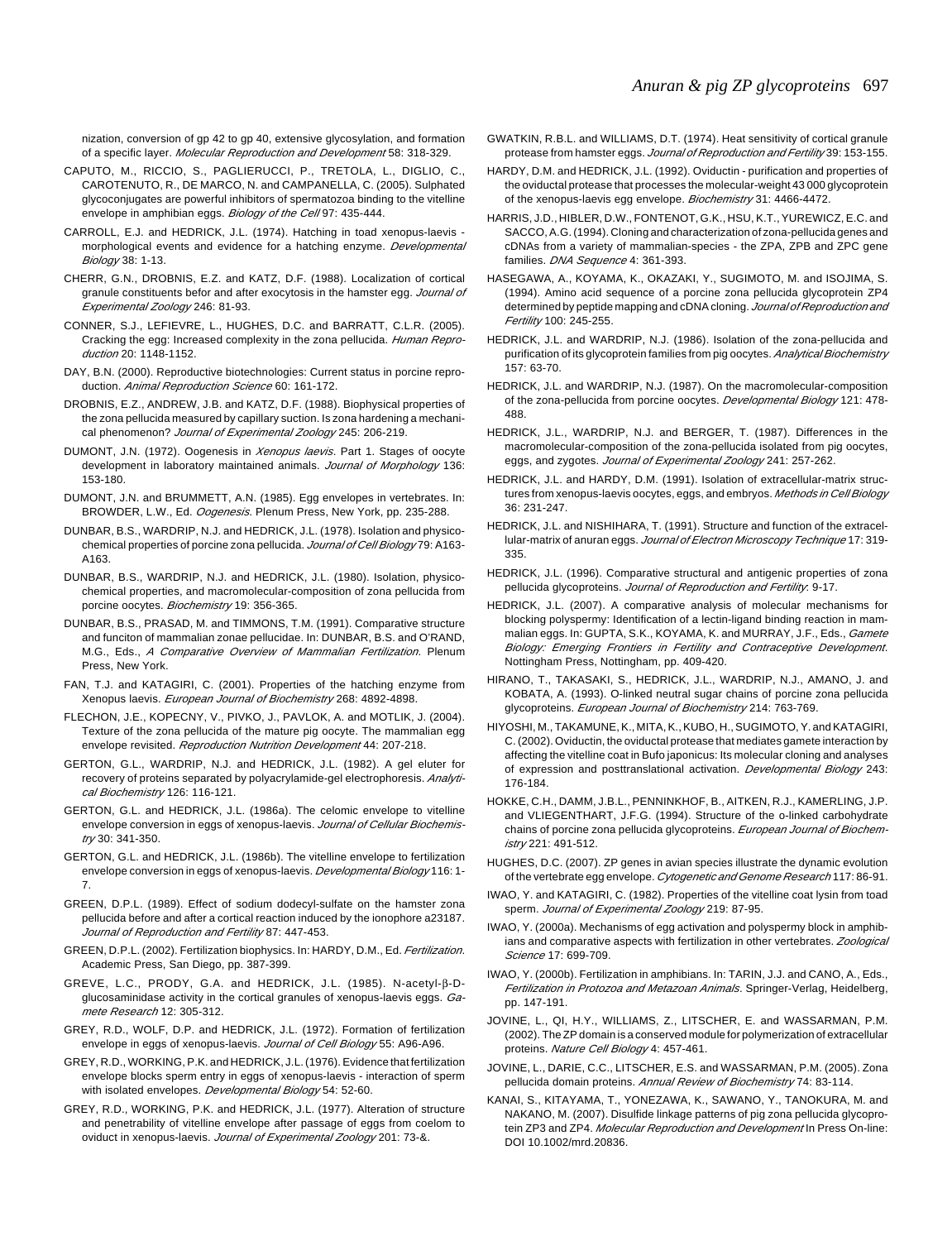## 698 *J.L. Hedrick*

- KANAMORI, A. (2000). Systematic identification of genes expressed during early oogenesis in medaka. *Molecular Reproduction and Development* 55: 31-36.
- KATAGIRI, C. (1975). Properties of hatching enzyme from frog embryos. *Journal of Experimental Zoology* 193: 109-118.
- KATAGIRI, C., IWAO, Y. and YOSHIZAKI, N. (1982). Participation of oviducal pars recta secretions in inducing the acrosome reaction and release of vitelline coat lysin in fertilizing toad sperm. *Developmental Biology* 94: 1-10.
- KATAGIRI, C. (1987). Role of oviducal secretions in mediating gamete fusion in anuran amphibians. *Zoological Science* 4: 1-14.
- KATAGIRI, C., MAEDA, R., YAMASHIKA, C., MITA, K., SARGENT, T.D. and YASUMASU, S. (1997). Molecular cloning of Xenopus hatching enzyme and its specific expression in hatching gland cells. *International Journal of Developmental Biology* 41: 19-25.
- KILLICK, R., LEGAN, P.K., MALENCZAK, C. and RICHARDSON, G.P. (1995). Molecular-cloning of chick beta-tectorin, an extracellular-matrix molecule of the inner-ear. *Journal of Cell Biology* 129: 535-547.
- KUBO, H., KAWANO, T., TSUBUKI, S., KAWASHIMA, S., KATAGIRI, C. and SUZUKI, A. (1997). A major glycoprotein of Xenopus egg vitelline envelope, gp41, is a frog homolog of mammalian ZP3. *Development Growth & Differentiation* 39: 405-417.
- KUBO, H., MATSUSHITA, R., KOTANI, M., KAWASAKI, H., SAIDO, T.C., KAWASHIMA, S., KATGIRI, C. and SUZUKI, A. (1999). Molecular basis for oviductin-mediated processing from gp43 to gp41, the predominant glycoproteins of Xenopus egg envelopes. *Developmental Genetics* 25: 123-129.
- KUBO, H., KAWANO, T., TSUBUKI, S., KOTANI, M., KAWASAKI, H. and KAWASHIMA, S. (2000). Egg envelope glycoprotein gp37 as a Xenopus homolog of mammalian ZP1, based on cDNA cloning. *Development Growth & Differentiation* 42: 419-427.
- KUDO, K., YONEZAWA, N., KATSUMATA, T., AOKI, H. and NAKANO, M. (1998). Localization of carbohydrate chains of pig sperm ligand in the glycoprotein ZPB of egg zona pellucida. *European Journal of Biochemistry* 252: 492-499.
- KUPFFER, C. (1882). Ueber aktive betheiligung des dotters am befruchtungsakte bei Bufo variabilis and vulgaris. *Sitzungsb. d. math.-physik Classe d. k. b. Akad. d. Wiss. zu Munchen* 12: 608-618.
- LARABELL, C.A. and CHANDLER, D.E. (1988). The extracellular-matrix of xenopuslaevis eggs - a quick-freeze, deep-etch analysis of its modification at fertilization. *Journal of Cell Biology* 107: 731-741.
- LARABELL, C.A. and CHANDLER, D.E. (1989). Quick-freeze, deep-etch, rotaryshadow views of the extracellular-matrix and cortical cytoskeleton of xenopuslaevis eggs. *Journal of Electron Microscopy Technique* 13: 228-243.
- LARABELL, C.A. and CHANDLER, D.E. (1990). Stepwise transformation of the vitelline envelope of xenopus eggs at activation - a quick-freeze, deep-etch analysis. *Developmental Biology* 139: 263-268.
- LEGAN, P.K., RAU, A., KEEN, J.N. and RICHARDSON, G.P. (1997). The mouse tectorins - modular matrix proteins of the inner ear homologous to components of the sperm-egg adhesion system. *Journal of Biological Chemistry* 272: 8791- 8801.
- LINDSAY, L.L. and HEDRICK, J.L. (1989). Proteases released from xenopuslaevis eggs at activation and their role in envelope conversion. *Developmental Biology* 135: 202-211.
- LINDSAY, L.L., LARABELL, C.A. and HEDRICK, J.L. (1992). Localization of a chymotrypsin-like protease to the perivitelline space of xenopus-laevis eggs. *Developmental Biology* 154: 433-436.
- LINDSAY, L.L. and HEDRICK, J.L. (1995). Isolation and characterization of ovochymase, a chymotrypsin-like protease released during xenopus-laevis egg activation. *Developmental Biology* 167: 513-516.
- LINDSAY, L.L., WIEDUWILT, M.J. and HEDRICK, J.L. (1999a). Oviductin, the Xenopus laevis oviductal protease that processes egg envelope glycoprotein gp43, increases sperm binding to envelopes, and is translated as part of an unusual mosaic protein composed of two protease and several cub domains. *Biology of Reproduction* 60: 989-995.
- LINDSAY, L.L., YANG, J.C. and HEDRICK, J.L. (1999b). Ovochymase, a Xenopus laevis egg extracellular protease, is translated as part of an unusual polyprotease. *Proceedings of the National Academy of Sciences of the United States of America* 96: 11253-11258.
- LINDSAY, L.L., WALLACE, M.A. and HEDRICK, J.L. (2001). A hatching enzyme

substrate in the Xenopus laevis egg envelope is a high molecular weight ZPA homolog. *Development Growth & Differentiation* 43: 305-313.

- LINDSAY, L.L. and HEDRICK, J.L. (2004). Proteolysis of Xenopus laevis egg envelope ZPA triggers envelope hardening. *Biochemical and Biophysical Research Communications* 324: 648-654.
- LLANOS, R.J., BARRERA, D., VALZ-GIANINET, J.N. and MICELI, D.C. (2006). Oviductal protease and trypsin treatment enhance sperm-envelope interaction in Bufo arenarum coelomic eggs. *Journal of Experimental Zoology Part A. Comparative Experimental Biology* 305A: 872-882.
- MARIANO, M.I. and CABADA, M.O. (1978). Modification of the vitelline envelope of coelomic Bufo arenarum oocytes by products of the cortical granules. *Rev. Microsc. Electr.* 5: 50-51.
- MARIANO, M.I., DE MARTIN, M.G. and PISANO, E. (1984). Morphological modifications of oocyte vitelline envelope from Bufo arenarum during different functional states. *Development, Growth & Differentiation* 26: 33-42.
- MARTINEZ, M.L. and CABADA, M.O. (1996). Assessment of the acrosome reaction in Bufo arenarum spermatozoa by immunostaining: Comparison with other methods. *Zygote* 4: 181-190.
- MCCAULEY, T.C., BUHI, W.C., WU, G.M., MAO, J., CAAMANO, J.N., DIDION, B.A. and DAY, B.N. (2003). Oviduct-specific glycoprotein modulates spermzona binding and improves efficiency of porcine fertilization in vitro. *Biology of Reproduction* 69: 828-834.
- MENINO, A.R. and WRIGHT, R.W. (1979). Characterization of porcine oocyte zonae pellucidae by polyacrylamide-gel electrophoresis. *Proceedings of the Society for Experimental Biology and Medicine* 160: 449-452.
- MICELI, D.C., FERNANDEZ, S.N., RAISMAN, J.S. and BARBIERI, F.D. (1978). Trypsin-like oviducal proteinase involved in bufo-arenarum fertilization. *Journal of Embryology and Experimental Morphology* 48: 79-91.
- MICELI, D.C., FERNANDEZ, S.N., MANSILLA, Z.C. and CABADA, M.O. (1987). New evidence of anuran oviducal pars recta involvement on gamete interaction. *Journal of Experimental Zoology* 244: 125-132.
- MICHELMANN, H.W., RATH, D., TOPFER-PETERSEN, E. and SCHWARTZ, P. (2007). Structural and functional events on the porcine zona pellucida during maturation, fertilization and embryonic development: A scanning electron microscopy analysis. *Reproduction in Domestic Animals* 42: 594-602.
- MILLER, D.J., GONG, X.H., DECKER, G. and SHUR, B.D. (1993). Egg cortical granule N-acetylglucosaminidase is required for the mouse zona block to polyspermy. *Journal of Cell Biology* 123: 1431-1440.
- MOLLER, C.C. and WASSARMAN, P.M. (1989). Characterization of a proteinase that cleaves zona pellucida glycoprotein-ZP2 following activation of mouse eggs. *Developmental Biology* 132: 103-112.
- MONNE, M., HAN, L. and JOVINE, L. (2006). Tracking down the ZP domain: From the mammalian zona pellucida to the molluscan vitelline envelope. *Seminars in Reproductive Medicine* 24: 204-216.
- MORGAN, T.H. (1897). *The Development of the Frog's Egg: An Introduction to Experimental Embryology*. The MacMillan Company, New York.
- MORI, E., TAKASAKI, S., HEDRICK, J.L., WARDRIP, N.J., MORI, T. and KOBATA, A. (1991). Neutral oligosaccharide structures linked to asparagines of porcine zona-pellucida glycoproteins. *Biochemistry* 30: 2078-2087.
- MORI, E., HEDRICK, J.L., WARDRIP, N.J., MORI, T. and TAKASAKI, S. (1998). Occurrence of reducing terminal N-acetylglucosamine 3-sulfate and fucosylated outer chains in acidic N-glycans of porcine zona pellucida glycoproteins. *Glycoconjugate Journal* 15: 447-456.
- NEEDHAM, J. (1963). Hatching and birth. In: *Chemical embryology*. New York, pp. 1595-1605.
- NEWPORT, G. (1851). On the impregnation of the ovum in the amphibia. *Philosophical Transactions of the Royal Society, London* 141: 169-242.
- NEWPORT, G. (1853). On the impregnation of the ovum in amphibia. And on the direct agency of the spermatozoon. *Philosophical Transactions of the Royal Society of London* 143: 233-290.
- NEWPORT, G. and ELLIS, G.V. (1854). Researches on the impregnation of the ovum in amphibia; and on the early stages of development of the embryo. *Philosophical Transactions of the Royal Society of London* 144: 229-244.
- NIEUWKOOP, P.D. and FABER, J. (1956). *Normal table of Xenopus laevis (daudin)*. North-Holland Publishing Company, Amsterdam.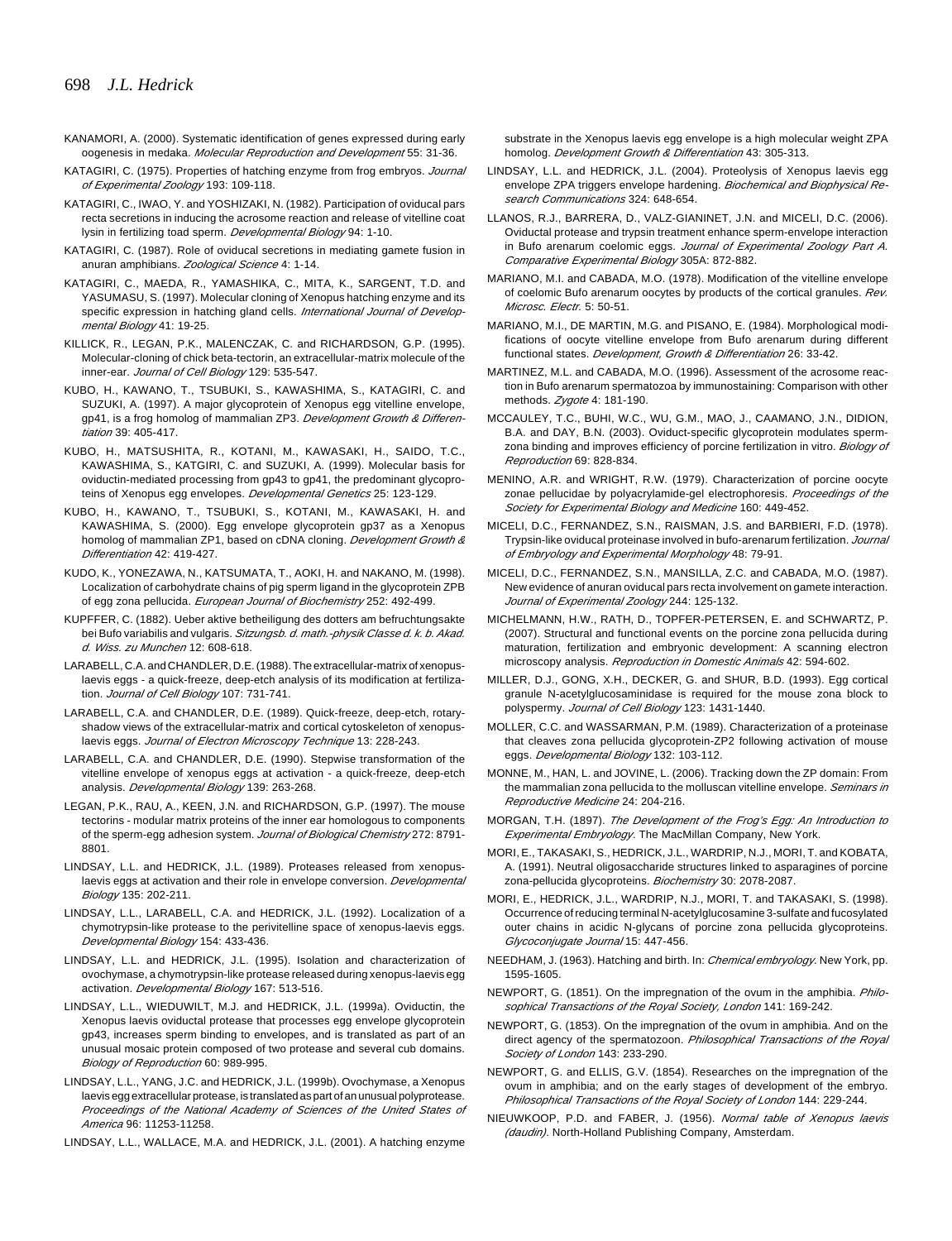- NIKAS, G., PARASCHOS, T., PSYCHOYOS, A. and HANDYSIDE, A.H. (1994). The zona reaction in human oocytes as seen with scanning electron microscopy. *Human Reproduction (Oxford)* 9: 2135-2138.
- NISHIHARA, T. and HEDRICK, J.L. (1977). Molecular mechanism for envelope elevation at fertilization. *Federation Proceedings* 36: 811.
- NISHIHARA, T., GERTON, G.L. and HEDRICK, J.L. (1983). Radioiodination studies of the envelopes from xenopus-laevis eggs. *Journal of Cellular Biochemistry* 22: 235-244.
- NISHIHARA, T., WYRICK, R.E., WORKING, P.K., CHEN, Y.H. and HEDRICK, J.L. (1986). Isolation and characterization of a lectin from the cortical granules of xenopus-laevis eggs. *Biochemistry* 25: 6013-6020.
- NOGUCHI, S., HATANAKA, Y., TOBITA, T. and NAKANO, M. (1992). Structuralanalysis of the N-linked carbohydrate chains of the 55-kda glycoprotein family (pZP3) from porcine zona-pellucida. *European Journal of Biochemistry* 204: 1089-1100.
- OKUMURA, H., KOHNO, Y., IWATA, Y., MORI, H., AOKI, N., SATO, C., KITAJIMA, K., NADANO, D. and MATSUDA, T. (2004). A newly identified zona pellucida glycoprotein, ZPD, and dimeric ZP1 of chicken egg envelope are involved in sperm activation on sperm-egg interaction. *Biochemical Journal* 384: 191-199.
- OKUMURA, H., OKAJIMA, T., NADANO, D. and MATSUDA, T. (2007). Association of chicken zona pellucdia glycoprotein (ZP) b1 with ZPC induces formation of ZPB1-ZPC fibrous aggregates containing disulfide-bridged ZPB1 dimer. *Biochemical and Biophysical Research Communications* 364: 682-688.
- OMATA, S. and KATAGIRI, C. (1996). Involvement of carbohydrate moieties of the toad egg vitelline coat in binding with fertilizing sperm. *Development Growth & Differentiation* 38: 663-672.
- OTERINO, J., TORANZO, G.S., ZELARAYAN, L., AJMAT, M.T., BONILLA, F. and BpHLER, M.I. (2006). Behavior of the vitelline envelope of *Bufo arenarum* oocytes matured in vitro in blockade of polyspermy. *Zygote* 14: 97-106.
- PEARSE, A.G.E. (1968). The history of histochemistry. In: *Histochemistry: Theoretical and Applied*. Little, Brown, & Company, Boston, pp. 1-12.
- PEAVY, T.R. and CARROLL, E.J. (1993). The primary egg envelope of the anuran Lepidobatrachus-laevis - physicochemical and macromolecular alterations during development. *Development Growth & Differentiation* 35: 447-460.
- PRODY, G.A., GREVE, L.C. and HEDRICK, J.L. (1983). N-acetyl-beta-Dglucosaminidase activity in cortical granules - characterization and function. *Journal of Cell Biology* 97: A29-A29.
- RAISMAN, J.S., MARIANO, M.I. and CABADA, M.O. (1977). Effect of trypsininhibitors and Concanavalin a on Bufo-arenarum fertilization. *Development Growth & Differentiation* 19: 119-123.
- RAISMAN, J.S., DECUNIO, R.W., CABADA, M.O., DELPINO, E.J. and MARIANO, M.I. (1980). Acrosome breakdown in Leptodactylus-chaquensis (amphibia, anura) spermatozoa. *Development Growth & Differentiation* 22: 289-297.
- RATH, D., TOPFER-PETERSEN, E., MICHELMANN, H.W., SCHWARTZ, P. and EBELING, S. (2005). Zona pellucida characteristics and sperm-binding patterns of in vivo and in vitro produced porcine oocytes inseminated with differently prepared spermatozoa. *Theriogenology* 63: 352-362.
- RUGH, R. (1962). *Experimental embryology: Techniques and procedures*. Burgess Publishing Company, Minneapolis.
- SACCO, A.G., YUREWICZ, E.C., SUBRAMANIAN, M.G. and MATZAT, P.D. (1989). Porcine zona pellucida - association of sperm receptor activity with the alpha-glycoprotein component of the mr = 55,000 family. *Biology of Reproduction* 41: 523-532.
- SASANAMI, T., OHTSUKI, M., ISHIGURO, T., MATSUSHIMA, K., HIYAMA, G., KANSAKU, N., DOI, Y. and MORI, M. (2006). Zona pellucida domain of ZPB1 controls specific binding of ZPB1 and ZPC in japanese quail (coturnix japonica). *Cells Tissues Organs* 183: 41-52.
- SMART. (2007). Simple modular architecture research tool. Http://smart.Emblheidelberg.De/ accession number sm00042.
- SPARGO, S.C. and HOPE, R.M. (2003). Evolution and nomenclature of the zona pellucida gene family. *Biology of Reproduction* 68: 358-362.
- SUTOVSKY, P., MANANDHAR, G., MCCAULEY, T.C., CAAMANO, J.N., SUTOVSKY, M. and THOMPSON, W.E. (2004). Proteasomal interference prevents zona pellucida penetration and fertilization in mammals. *Biology of Reproduction* 71: 1625-1637.
- SUZUKI, H., YANG, X. and FOOTE, R.H. (1994). Surface alterations of the bovine oocyte and its investments during and after maturation and fertilization in vitro. *Molecular Reproduction and Development* 38: 421-430.
- TAKAMUNE, K. and KATAGIRI, C. (1987). The properties of the oviducal pars recta protease which mediates gamete interaction by affecting the vitelline coat of a toad egg. *Development Growth & Differentiation* 29: 193-203.
- TAKAMUNE, K., LINDSAY, L., HEDRICK, J.L. and KATAGIRI, C. (1987). Comparative-studies of bufo and xenopus vitelline coat molecular-transformations induced by homologous and heterologous oviducal pars recta proteases. *Journal of Experimental Zoology* 244: 145-150.
- TIAN, J.D., GONG, H., THOMSEN, G.H. and LENNARZ, W.J. (1996). The 69 and 64 kda glycoproteins in the vitelline envelope of Xenopus eggs mediate spermegg binding during fertilization. *Molecular Biology of the Cell* 7: 2807-2807.
- TIAN, J.D., GONG, H., THOMSEN, G.H. and LENNARZ, W.J. (1997). Gamete interactions in Xenopus laevis: Identification of sperm binding glycoproteins in the egg vitelline envelope. *Journal of Cell Biology* 136: 1099-1108.
- TIAN, J.D., GONG, H. and LENNARZ, W.J. (1999). Xenopus laevis sperm receptor gp69/64 glycoprotein is a homolog of the mammalian sperm receptor ZP2. *Proceedings of the National Academy of Sciences of the United States of America* 96: 829-834.
- UEDA, Y., YOSHIZAKI, N. and IWAO, Y. (2002). Acrosome reaction in sperm of the frog, Xenopus laevis: Its detection and induction by oviductal pars recta secretion. *Developmental Biology* 243: 55-64.
- UEDA, Y., KUBO, H. and IWAO, Y. (2003). Characterization of the acrosome reaction-inducing substance in Xenopus (ARISX) secreted from the oviductal pars recta onto the vitelline envelope. *Developmental Biology* 264: 289-298.
- UEDA, Y., IMAIZUMI, C., KUBO, H., SATO, K.I., FUKAMI, Y. and IWAO, Y. (2007). Analysis of terminal sugar moieties and species-specificities of acrosome reaction-inducing substance in Xenopus (ARISX). *Development Growth & Differentiation* 49: 591-601.
- URCH, U.A. and HEDRICK, J.L. (1981a). The hatching enzyme from xenopuslaevis - limited proteolysis of the fertilization envelope. *Journal of Supramolecular Structure and Cellular Biochemistry* 15: 111-117.
- URCH, U.A. and HEDRICK, J.L. (1981b). Isolation and characterization of the hatching enzyme from the amphibian, xenopus-laevis. *Archives of Biochemistry and Biophysics* 206: 424-431.
- VO, L.H. and HEDRICK, J.L. (2000). Independent and hetero-oligomeric-dependent sperm binding to egg envelope glycoprotein ZPC in Xenopus laevis. *Biology of Reproduction* 62: 766-774.
- VO, L.H., YEN, T.Y., MACHER, B.A. and HEDRICK, J.L. (2003). Identification of the ZPC oligosaccharide ligand involved in sperm binding and the glycan structures of Xenopus laevis vitelline envelope glycoproteins. *Biology of Reproduction* 69: 1822-1830.
- VON WITZENDORFF, D., EKHLASI-HUNDRIESER, M., DOSTALOVA, Z., RESCH, M., RATH, D., MICHELMANN, H.W. and TOPFER-PETERSEN, E. (2005). Analysis of N-linked glycans of porcine zona pellucida glycoprotein ZPA by Maldi-tof MS: A contribution to understanding zona pellucida structure. *Glycobiology* 15: 475-488.
- WANG, W.H., DAY, B.N. and WU, G.M. (2003). How does polyspermy happen in mammalian oocytes? *Microscopy Research and Technique* 61: 335-341.
- WATANABE, A. and ONITAKE, K. (2002). The urodele egg-coat as the apparatus adapted for the internal fertilization. *Zoological Science* 19: 1341-1347.
- WHITACRE, C.M., PERDIGON, G., FERNANDEZ, S.N. and MICELI, D.C. (1996). Role of oviductal pars recta extract on interspecific fertilization between anurans. *Development Growth & Differentiation* 38: 203-207.
- WOLF, D.P. and HEDRICK, J.L. (1971). Molecular approach to fertilization 3. Development of a bioassay for sperm capacitation. *Developmental Biology* 25: 360-&.
- WOLF, D.P., NISHIHARA, T., WEST, D.M., WYRICK, R.E. and HEDRICK, J.L. (1976). Isolation, physicochemical properties, and macromolecular-composition of vitelline and fertilization envelopes from xenopus-laevis eggs. *Biochemistry* 15: 3671-3678.
- WOLF, D.P. (1981). The mammalian egg's block to polyspermy. In: MASTRONIANNI, L. and BIGGERS, J.D., Eds., *Fertilization and embryonic development in vitro*. Plenum Publishing, New York, pp. 183-197.
- WONG, J.L. and WESSEL, G.M. (2006). Defending the zygote: Search for the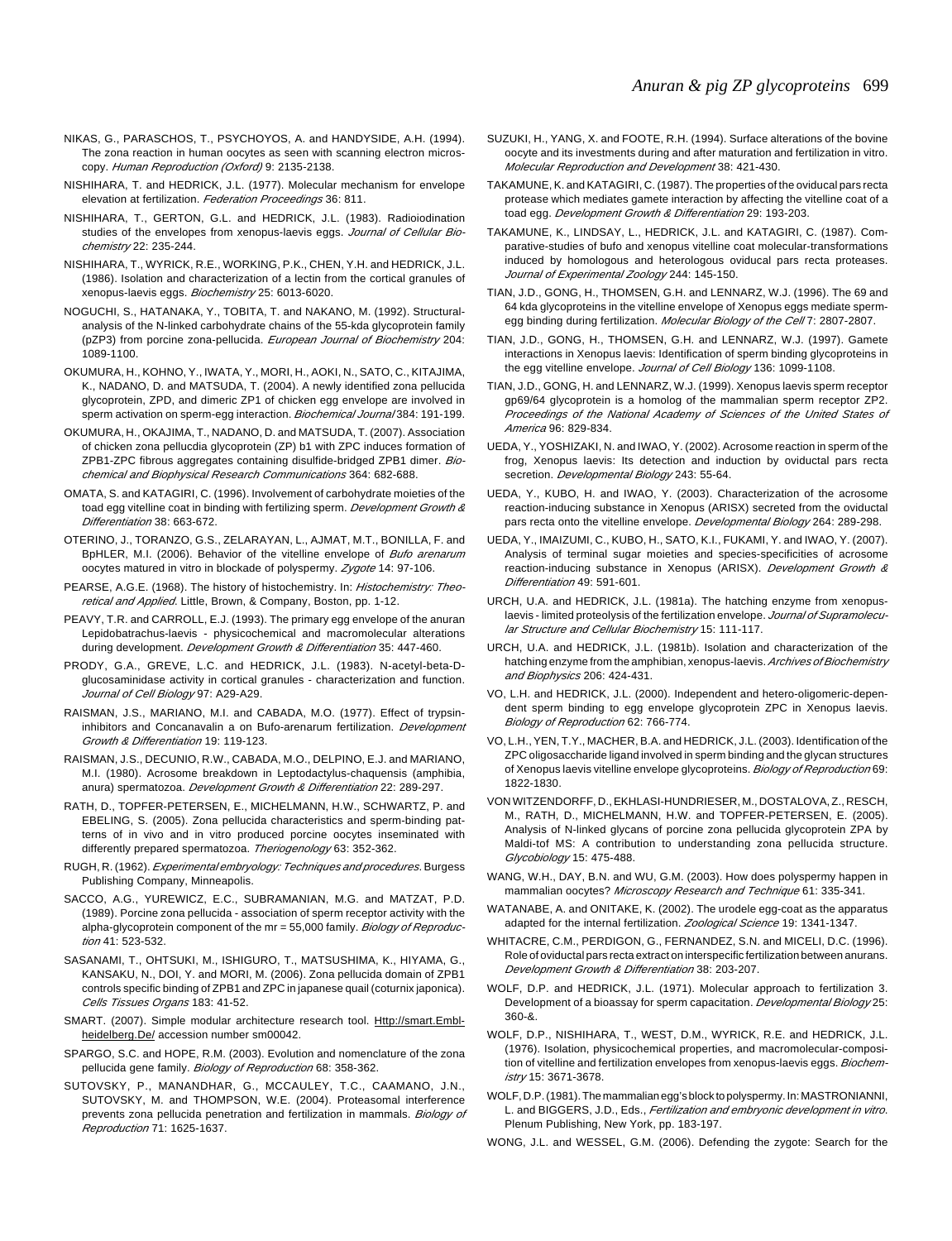ancestral animal block to polyspermy. *Current Topics in Developmental Biology* 72: 1-151.

- WYRICK, R.E., NISHIHARA, T. and HEDRICK, J.L. (1974a). Fertilization envelope formation by glycoprotein agglutination and block to polyspermy in xenopuslaevis. *Federation Proceedings* 33: 1453-1453.
- WYRICK, R.E., NISHIHARA, T. and HEDRICK, J.L. (1974b). Agglutination of jelly coat and cortical granule components and the block to polyspermy in the amphibian *Xenopus laevis*. *Proceedings of the National Academy of Sciences USA* 71: 2067-2071.
- YAMAGUCHI, S., HEDRICK, J.L. and KATAGIRI, C. (1989). The synthesis and localization of envelope glycoproteins in oocytes of xenopus-laevis using immunocytochemical methods. *Development Growth & Differentiation* 31: 85- 94.
- YAMASAKI, H., TAKAMUNE, K. and KATAGIRI, C. (1988). Classification, inhibition, and specificity studies of the vitelline coat lysin from toad sperm. *Gamete Research* 20: 287-300.
- YAMASAKI, H., KATAGIRI, C. and YOSHIZAKI, N. (1990). Selective degradation of specific components of fertilization coat and differentiation of hatching glandcells during the 2 phase hatching of bufo-japonicus embryos. *Development Growth & Differentiation* 32: 65-72.
- YANG, J.C. and HEDRICK, J.L. (1997). cDNA cloning and sequence analysis of the Xenopus laevis egg envelope glycoprotein gp43. *Development Growth & Differentiation* 39: 457-467.
- YI, Y.J., MANANDHAR, G., SUTOVSKY, M., LI, R., JONAKOVA, V., OKO, R., PARK, C.S., PRATHER, R.S. and SUTOVSKY, P. (2007). Ubiquitin c-terminal hydrolase-activity is involved in sperm acrosomal function and anti-polyspermy defense during porcine fertilization. *Biology of Reproduction* 77: 780-793.
- YONEZAWA, N., AOKI, H., HATANAKA, Y. and NAKANO, M. (1995a). Involvement of N-linked carbohydrate chains of pig zona-pellucida in sperm-egg binding. *European Journal of Biochemistry* 233: 35-41.
- YONEZAWA, N., HATANAKA, Y., TAKEYAMA, H. and NAKANO, M. (1995b). Binding of pig sperm receptor in the zona-pellucida to the boar sperm acrosome. *Journal of Reproduction and Fertility* 103: 1-8.
- YONEZAWA, N., FUKUI, N., KUDO, K. and NAKANO, M. (1999). Localization of neutral N-linked carbohydrate chains in pig zona pellucida glycoprotein ZPC. *European Journal of Biochemistry* 260: 57-63.
- YONEZAWA, N., AMARI, S., TAKAHASHI, K., IKEDA, K., IMAI, F.L., KANAI, S., KIKUCHI, K. and NAKANO, M. (2005). Participation of the nonreducing terminal beta-galactosyl residues of the neutral N-linked carbohydrate chains of porcine zona pellucida glycoproteins in sperm-egg binding. *Molecular Reproduction*

*and Development* 70: 222-227.

- YOSHIZAKI, N. and KATAGIRI, C. (1975). Cellular basis for production and secretion of hatching enzyme by frog embryos. *Journal of Experimental Zoology* 192: 203-212.
- YOSHIZAKI, N. (1978). Disintegration of vitelline coat during hatching process in frog. *Journal of Experimental Zoology* 203: 127-133.
- YOSHIZAKI, N. and KATAGIRI, C. (1981). Oviducal contribution to alteration of the vitelline coat in the frog, Rana-japonica - an electron-microscopic study. *Development Growth & Differentiation* 23: 495-506.
- YOSHIZAKI, N. and KATAGIRI, C. (1982). Acrosome reaction in sperm of the toad, Bufo bufo japonicus. *Gamete Research* 6: 343-352.
- YOSHIZAKI, N. (1991). Changes in surface ultrastructure and proteolytic activity of hatching gland-cells during development of Xenopus embryo. *Zoological Science* 8: 295-302.
- YOSHIZAKI, N. and YAMASAKI, H. (1991). Morphological and biochemical-changes in the fertilization coat of Xenopus-laevis during the hatching process. *Zoological Science* 8: 303-308.
- YUREWICZ, E.C., OLIPHANT, G. and HEDRICK, J.L. (1975). Macromolecularcomposition of Xenopus-laevis egg jelly coat. *Biochemistry* 14: 3101-3107.
- YUREWICZ, E.C., SACCO, A.G. and SUBRAMANIAN, M.G. (1987). Structural characterization of the mr =  $55,000$  antigen (ZP3) of porcine oocyte zonapellucida - purification and characterization of alpha-glycoprotein and betaglycoprotein following digestion of lactosaminoglycan with endo-beta-galactosidase. *Journal of Biological Chemistry* 262: 564-571.
- YUREWICZ, E.C., PACK, B.A. and SACCO, A.G. (1991). Isolation, composition, and biological-activity of sugar chains of porcine oocyte zona-pellucida 55kglycoproteins. *Molecular Reproduction and Development* 30: 126-134.
- YUREWICZ, E.C., HIBLER, D., FONTENOT, G.K., SACCO, A.G. and HARRIS, J. (1993a). Nucleotide-sequence of cDNA-encoding ZP3-alpha, a sperm-binding glycoprotein from zona-pellucida of pig oocyte. *Biochimica Et Biophysica Acta* 1174: 211-214.
- YUREWICZ, E.C., PACK, B.A., ARMANT, D.R. and SACCO, A.G. (1993b). Porcine zona-pellucida ZP3-alpha glycoprotein mediates binding of the biotin-labeled m(r)-55,000 family (ZP3) to boar sperm membrane-vesicles. *Molecular Reproduction and Development* 36: 382-389.
- YUREWICZ, E.C., SACCO, A.G., GUPTA, S.K., XU, N.X. and GAGE, D.A. (1998). Hetero-oligomerization-dependent binding of pig oocyte zona pellucida glycoproteins ZPB and ZPC to boar sperm membrane vesicles. *Journal of Biological Chemistry* 273: 7488-7494.

#### **NOTE added in proof**

Some particularly relevant papers have been published since this review was submitted.

Goudet *et al.,* analyzed and updated the phylogenetic relations of ZP genes from fish, frogs, chickens and mammals and the comparative nomenclature for ZP glycoproteins (Goudet et al., 2008). They proposed that there was a progressive loss of ZP genes and glycoproteins during the evolution of vertebrates. They suggested that the number and composition of glycoproteins in the ZP might affect taxon specific sperm-ZP binding in mammals.

A sperm ZPA binding glycoprotein (ZPBP1) named SP38 or IAM38 was originally identified in pig sperm as an acrosomal protein. A second sperm ZP binding glycoprotein (ZPBP2) was identified in mice. Members of the sperm ZP binding glycoprotein gene family were cloned from mouse, human, chicken and *Xenopus laevis* and investigated regarding their biological roles using the knock mouse model (Lin *et al.,* 2008). The ZPBP binding glycoproteins were found to be integral structural components involved in acrosome matrix compaction (ZPBP1) and

interaction with the ZP during sperm penetration (ZPBP2). *Xenopus laevis* had only the gene for the ZPBP2 glycoprotein. The authors suggested that "*..Xenopus may be an alternative model organism system for future analysis of ZPBP functions during sperm penetration"*.

Familiari *et al.* published a review with the aim of integrating ultrastructural and molecular observations of the ZP during ovulation, fertilization, and preimplantation development (Familiari *et al.,* 2008). Analyses and comparisons of the fine structures and organizations of ZP, including pig and human, were presented. The authors concluded that TEM and SEM observations *"..support a morphological ultrastructural supramolecular model, more similar and comparable to molecular models* (connected) *with a glycoprotein network* (lattice)*."* They concluded that there was a correlation between ZP structure (spongy versus compact or smooth), ZP function (sperm binding and penetration), and ZP age (oocyte, fertilized egg, embryo). They suggested a spongy or compact SEM appearance of the ZP may positively correlate with sperm-binding and penetration of the ZP whereas a smooth or compact structure may